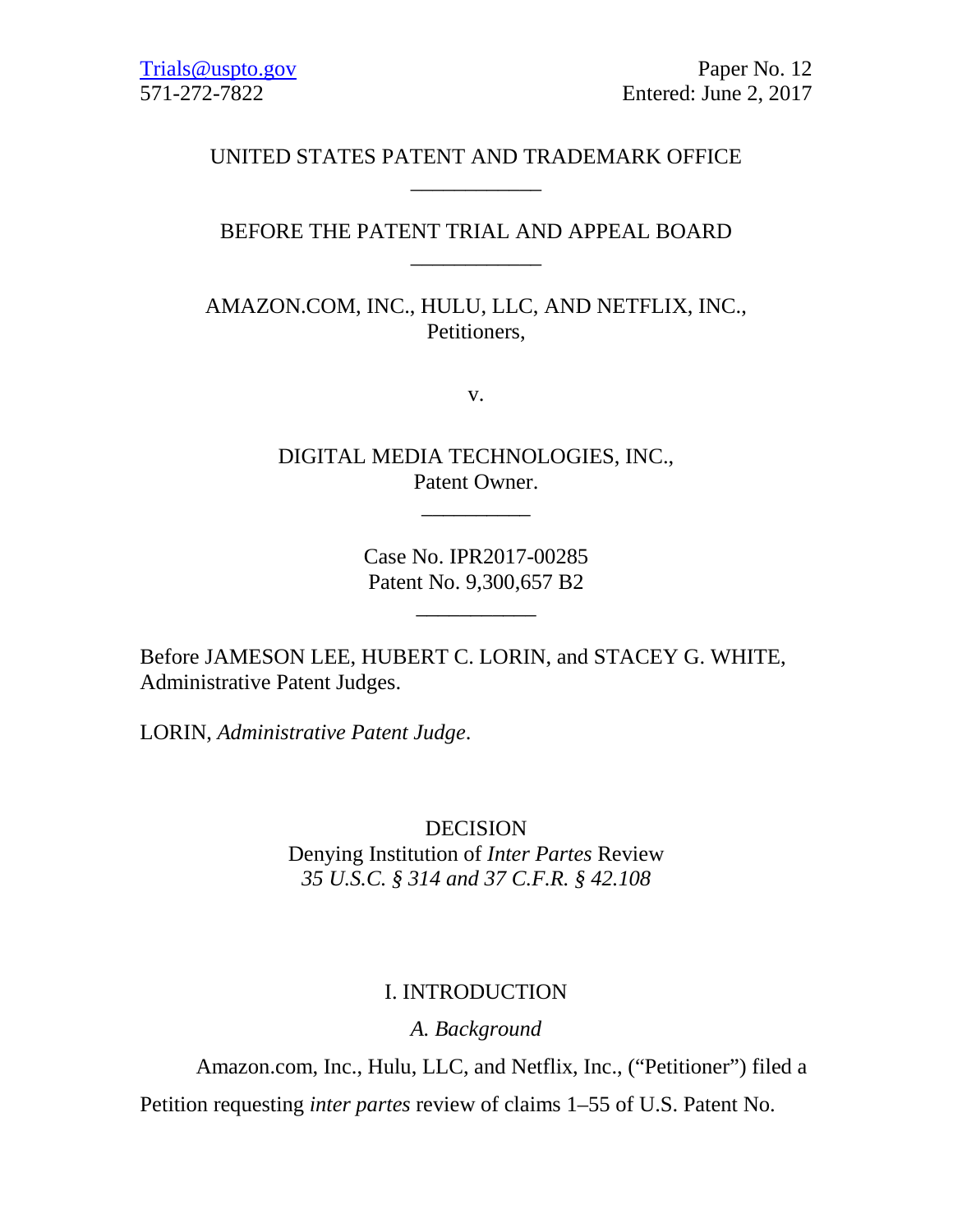9,300,657 (Ex. 1002, "the '657 patent") pursuant to 35 U.S.C. §§ 311–319.

Paper 2 ("Pet."). Digital Media Technologies, Inc. ("Patent Owner") filed a

Preliminary Response to the Petition (Paper 8, "Prelim. Resp.").

We have jurisdiction under 35 U.S.C. § 314.

Upon consideration of the arguments and evidence presented by Petitioner and Patent Owner, we are not persuaded that Petitioner has demonstrated, under 35 U.S.C. § 314(a), a reasonable likelihood that it would prevail in showing the unpatentability of any of the challenged claims. Accordingly, we do not institute an *inter partes* review of any claim.

## *B. Related Proceedings*

Petitioner notifies us that:

The '657 patent and related U.S. Patent No. 8,964,764 have been asserted against Petitioners in ongoing patent infringement lawsuits brought by Patent Owner in *Digital Media Technologies, Inc. v. Amazon.com, Inc.,* Case No. 4:16-cv-10 00244 (N.D. Fla.) (filed April 26, 2016)*, Digital Media Technologies, Inc. v. Hulu, LLC,* Case No. 4:16-cv-00245 (N.D. Fla.) (filed April 26, 2016), and *Digital Media Technologies, Inc. v. Netflix, Inc.,* Case No. 4:16-cv-00243 (N.D. Fla.) (filed April 25, 2016). Petitioners are concurrently filing an IPR petition on U.S. Patent No. 8,964,764 [IPR2017-00284].

Pet. 2.

*C. The* '*657 patent (Ex. 1002)*

#### *1. Effective Filing Date*

Petitioner indicates that

[t]he '657 patent issued on March 29, 2016 from U.S. Patent Application No. 14/490,033 ['033 application] filed September 18, 2014. It claims priority to a chain of prior applications filed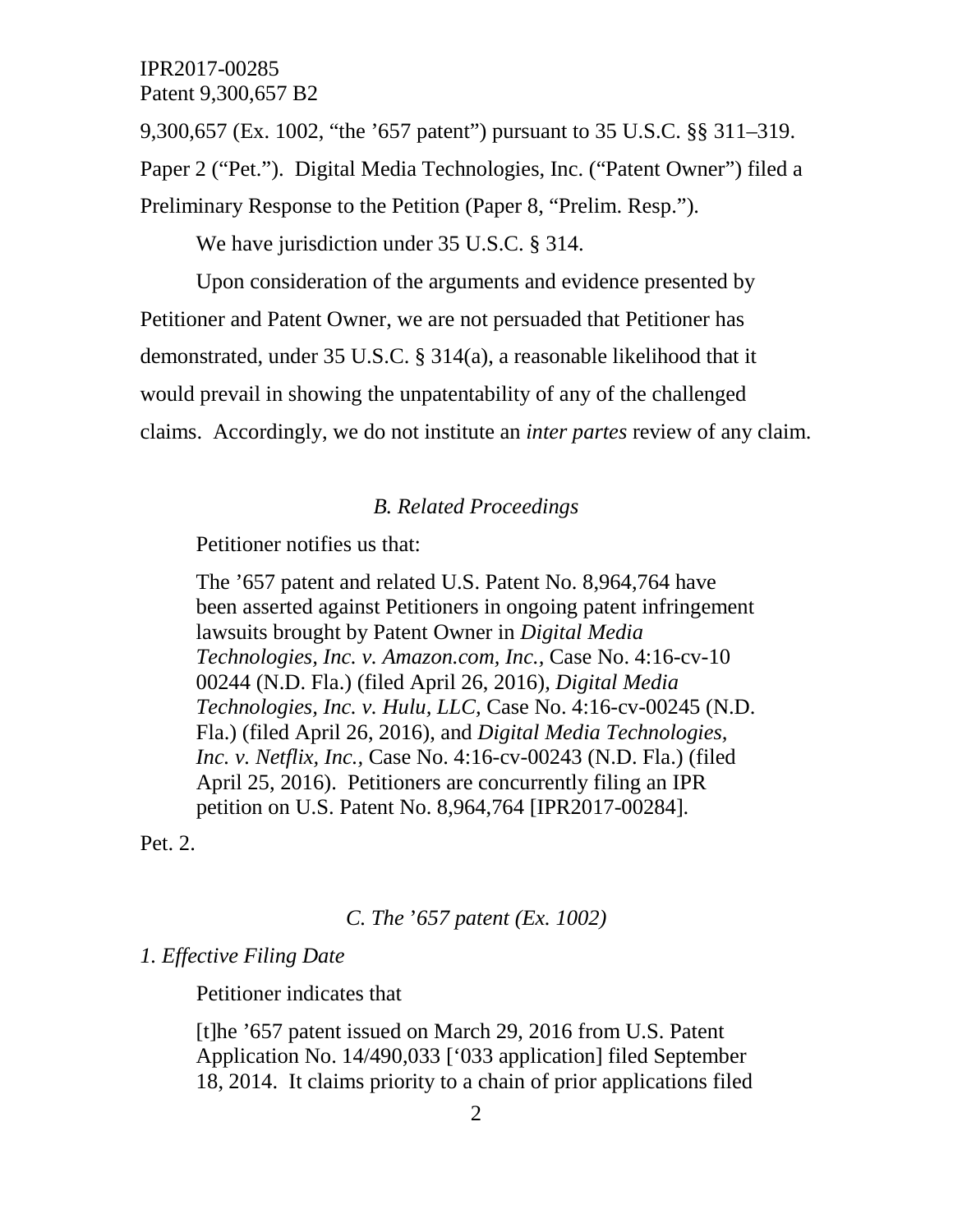> on or after May 19, 2005 and the benefit of U.S. Provisional Patent Application No. 60/572,365 filed May 19, 2004. Therefore, the earliest priority date available to the '657 patent is May 19, 2004.

Pet. 5. This is in accord with the information recited on the cover of the '657 patent.

## *2. Disclosure*

The '657 patent, titled "Multimedia Network System with Content Importation, Content Exportation, and Integrated Content Management," discloses systems and methods for managing digital information via networked multimedia systems. According to the patent,

[t]he issue of content protection (for the content being downloaded from the content provider) has been a major obstacle to allowing consumers to rent or purchase digital video disk (DVD) quality video via the internet, or some other data network. Thus, a system is needed which will provide protection for the content downloaded while, at the same time, will allow ease of use and convenience for the consumer.

Ex. 1002, col. 1, ll. 30–37. When a device requests protected content from an external content provider, the device determines if it is eligible to receive the protected content. If so, then the system "receives a request from the content provider for the public key from the system device." *Id* at col. 19, ll. 65–67. In this way, the system accomplishes content protection.

Next at step 1110, the system device sends its public key to the content provider so that the content key sent from the content provider can be encrypted with the system device's public key. At step 1111, the system 100 receives the content key that is encrypted with the system device's public key and the content, which is encrypted using the content key. The process 1100 of requesting protected content from the content provider ends.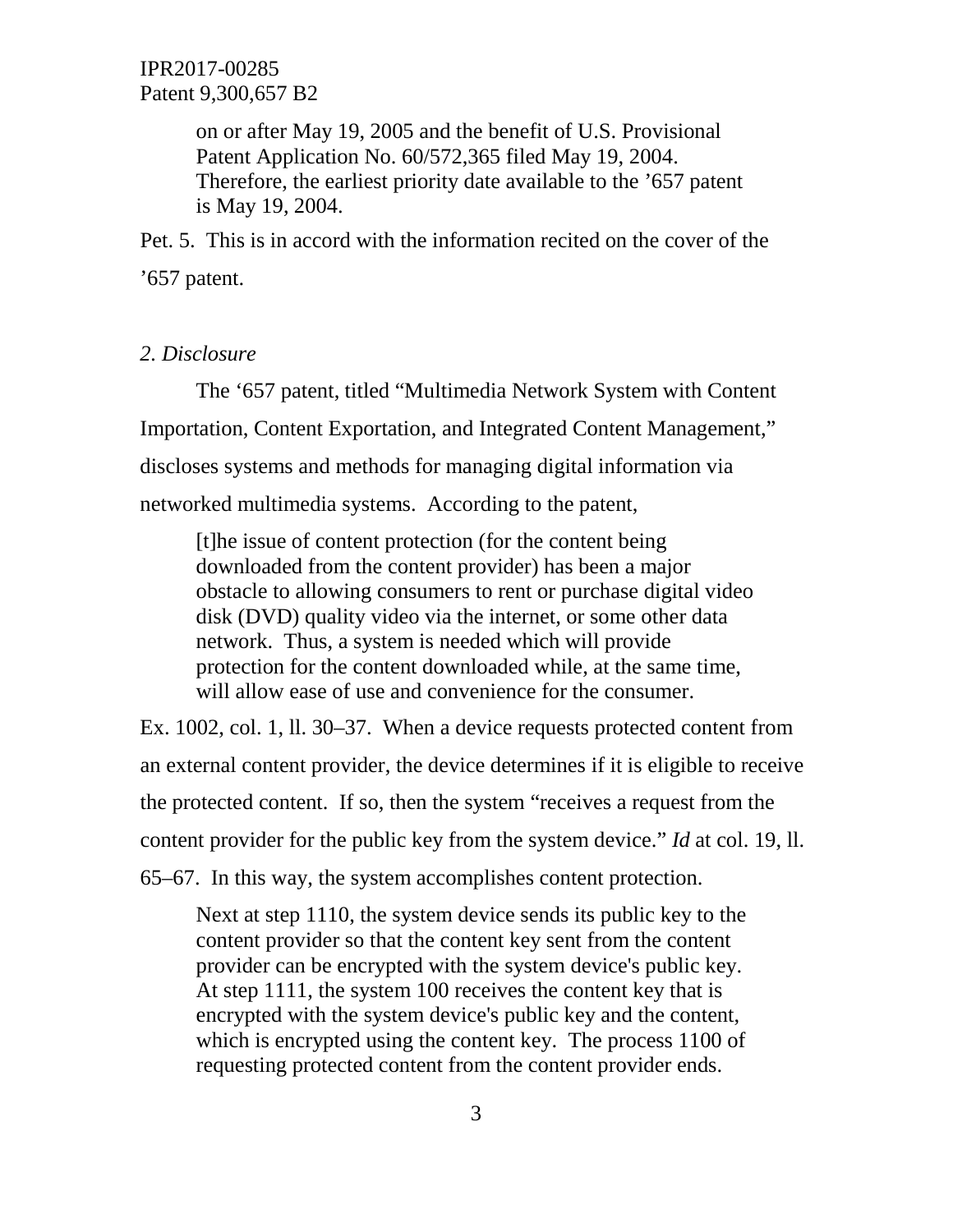*Id* at col. 20, ll. 1–8, referring to Fig. 11 (reproduced below, highlighting added for the encryption steps).

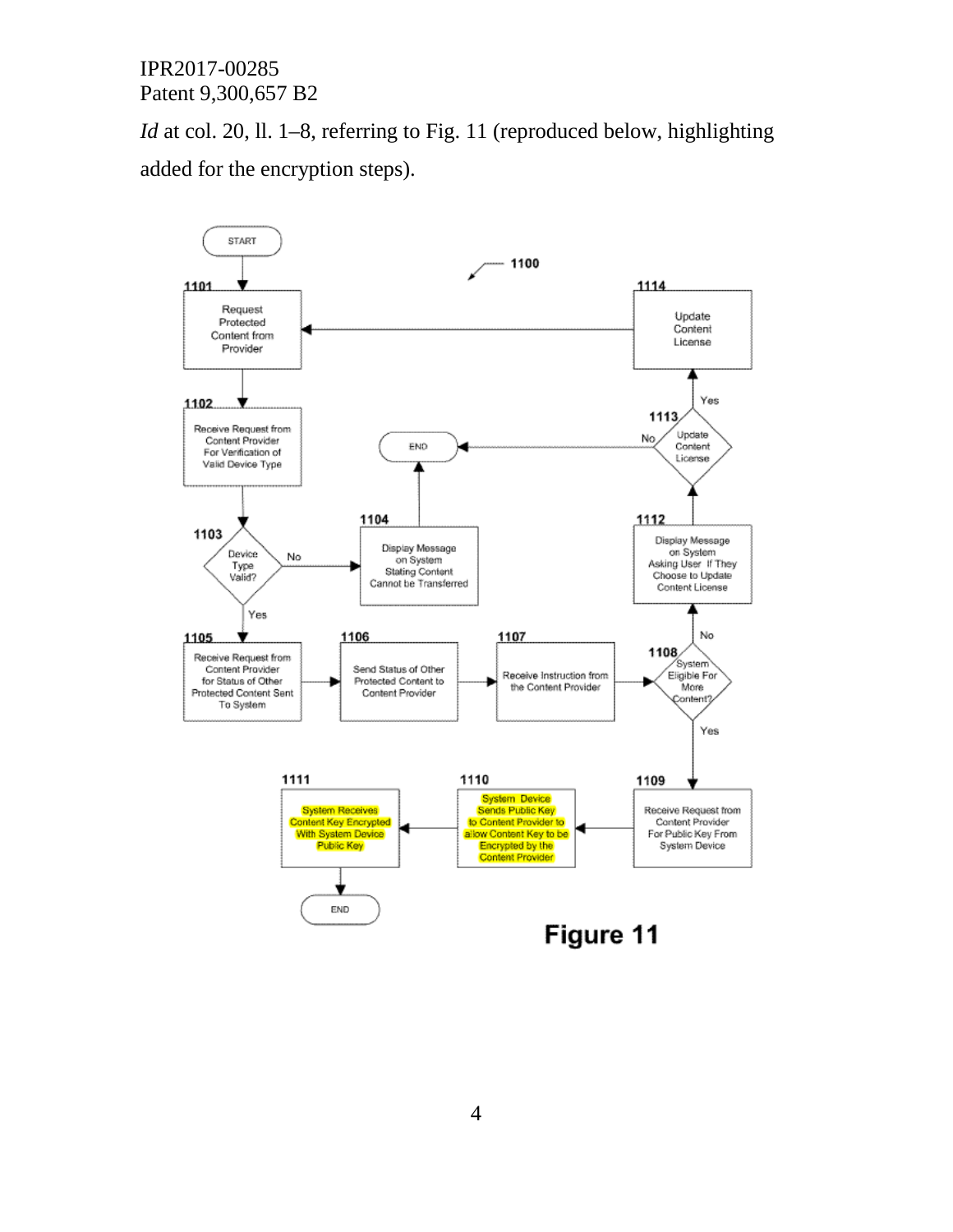*3. Claims*

The '657 patent has 55 claims, all of which are challenged.

Independent claim 1 is illustrative.

1. A multimedia management system for managing distribution and use of content, the multimedia management system comprising:

at least one external control server communicatively connected to a network; and

at least one external content server communicatively connected to the network;

wherein the at least one external control server is configured to:

receive a request for protected content from at least one multimedia client via the network, the at least one multimedia client being associated with at least one user subscription, the request comprising a request for a content license associated with the protected content;

receive a device identification from the at least one multimedia client, the device identification comprising a device type associated with the at least one multimedia client, the device type comprising at least one of: information related to a user authentication or a device authorization;

validate the device identification against a list of acceptable device types;

encrypt the content license with a public key associated with the at least one multimedia client; and

transmit the encrypted content license to the at least one multimedia client via the network;

wherein the at least one external content server is configured to:

transmit the protected content to the at least one multimedia client via the network.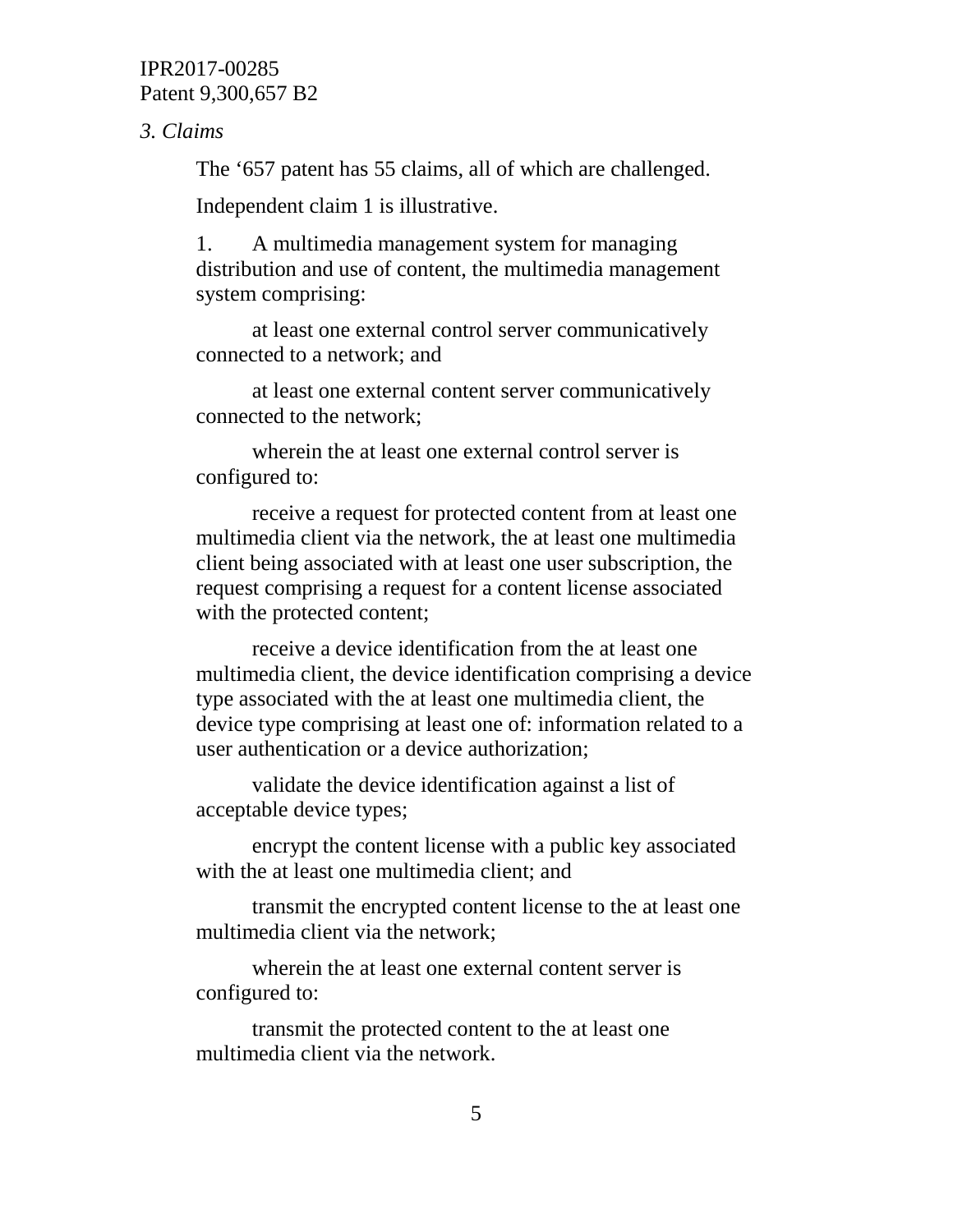There are three independent claims: claim 1 to a "multimedia management system for managing distribution and use of content"; claim 30 to a method; and, claim 55 to a "multimedia management system for managing distribution and use of protected content." They parallel each other. Claim 1 is drafted in apparatus terms; that is, elements are "configured to" perform certain functions, such as to "encrypt the content license with a public key associated with the at least one multimedia client." Claim 30 is drafted in process terms; that is, by way of steps, such as "encrypting, in the at least one external control server, a content license with the public key associated with the at least one multimedia client." Claim 55 also is drafted in apparatus terms but by way of mean-plus-function language, e.g., "means for encrypting, in the at least one external control server, a content license associated with the protected content with the public key associated with the at least one multimedia client."

Claims 2–29 depend from claim 1 and claims 31–54 depend from claim 30. Claims 2–29 and claims 31–54 generally parallel each other. For example, see claims 28 and claim 54:

28. The multimedia management system of claim 1, wherein the content license comprises a decryption key with which the at least one multimedia client can decrypt the protected content using the decryption key as at least one input parameter for a decryption algorithm and usage parameters specifying terms under which the protected content can be consumed.

54. The method of claim 30, wherein the content license comprises a decryption key with which the at least one multimedia client can decrypt the protected content using the decryption key as at least one input parameter for a decryption algorithm and usage parameters specifying terms under which the protected content can be consumed.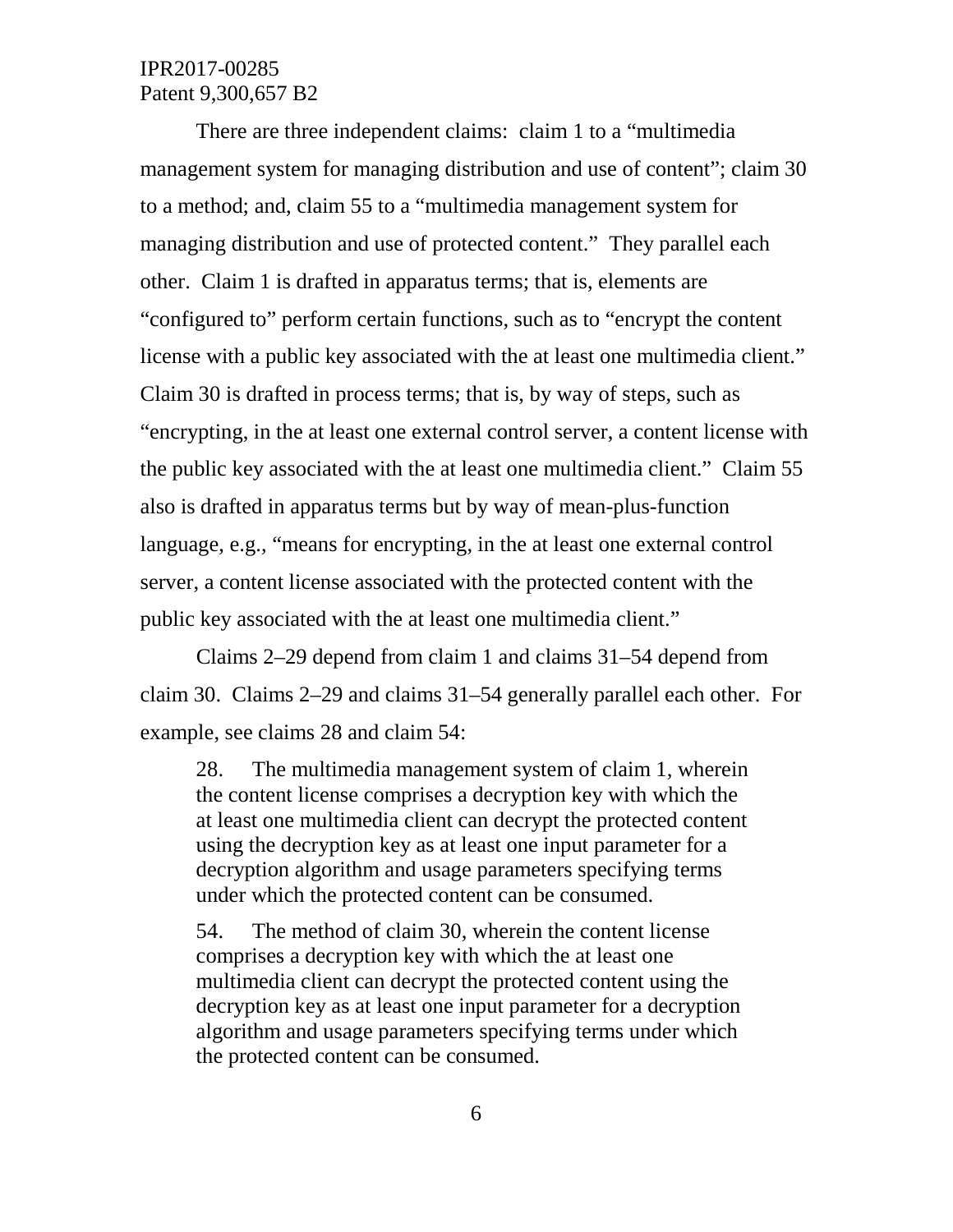# *D. References*

Petitioner relies on the following references:

| Name           | Reference                                 | Ex. No. |
|----------------|-------------------------------------------|---------|
| Bi             | WO 02/45316 A2, pub. June 6, 2002         | 1006    |
| Peinado et al. | U.S. 2003/0078853 A1, pub. Apr. 24, 2003  | 1007    |
| Reisman        | U.S. 2003/0229900 A1, pub. Dec. 11, 2003  | 1008    |
| Meffert et al. | U.S. 2002/0059144 A1, pub. May 16, 2002   | 1009    |
| Pasieka        | WO 00/74301 A1, pub. Dec. 7, 2000<br>1010 |         |

# *F. Grounds Asserted*

Petitioner contends that claims 1–55 of the '657 patent are

unpatentable under the following four grounds:

| Ground   Basis | Prior Art                                | Claims                      |
|----------------|------------------------------------------|-----------------------------|
|                | $\frac{8}{3}$ 103   Bi and Peinado       | $1-3, 5-24, 27, 28, 30-32,$ |
|                |                                          | and 34–55                   |
| $\mathbf{I}$   | $\S$ 103   Bi, Peinado, and Reisman   26 |                             |
| Ш              | $§ 103$   Bi, Peinado, and Meffert       | 25 and 29                   |
| IV             | § 103   Bi, Peinado, and Pasieka         | $\vert$ 4 and 33            |

Pet. 17–68.

Petitioner also relies on the declaration testimony of Dr. Aviel Rubin (Ex. 1003) as support for the various contentions.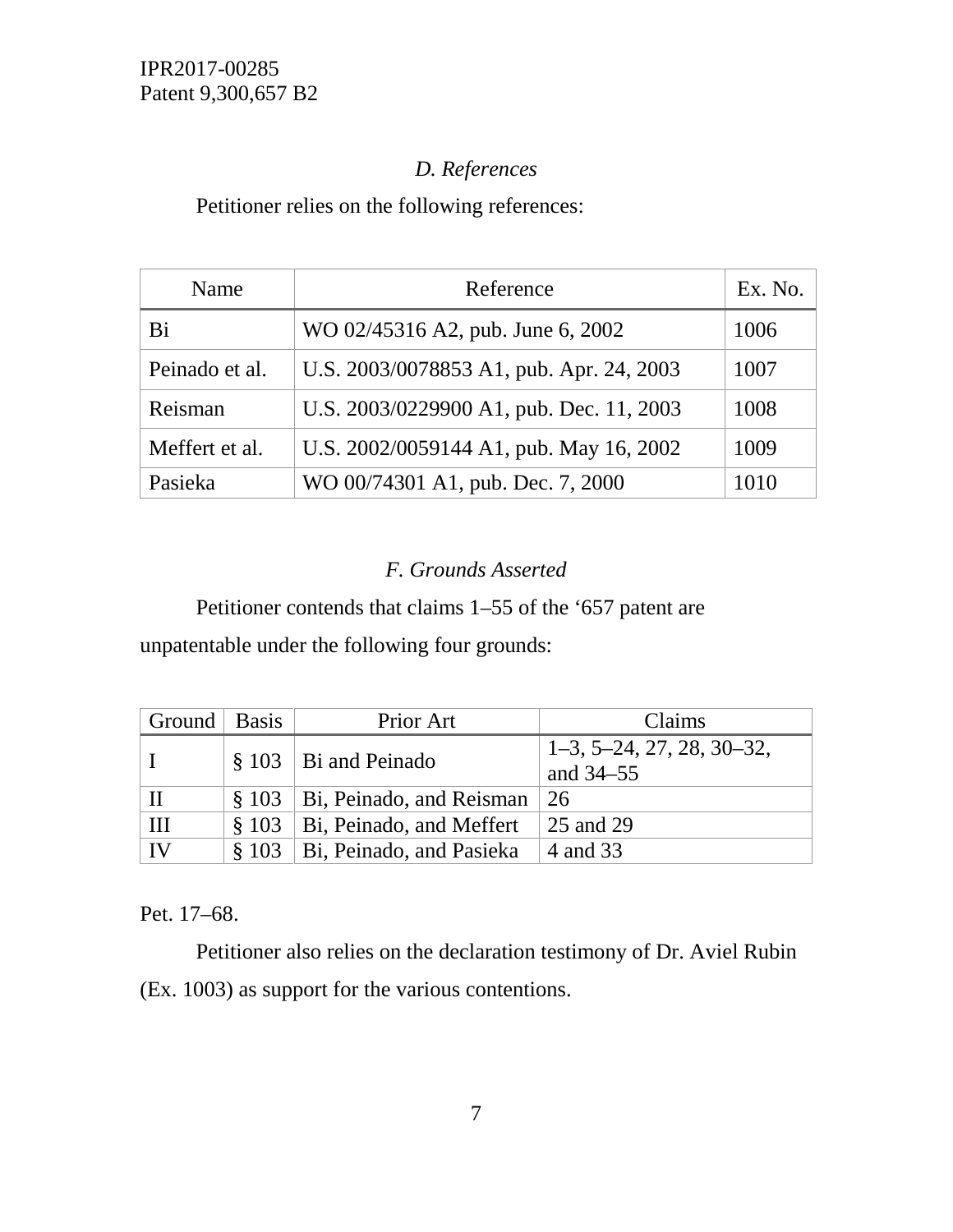#### II. ANALYSIS

#### *A. Inter Partes Review Eligibility*

The Petition has been accorded a filing date of November 23, 2016 (Paper 4, 1), which is less than nine months after the March 29, 2016 issue date of the '657 patent.

A petition for *inter partes* review shall be filed after the later of nine months after the grant of a patent, or if a post-grant review is instituted under chapter 32, the date of the termination of such post-grant review. 35 U.S.C. § 311(c). Section 311(c) does not apply, however, to a petition for *inter partes* review of a patent that is not a patent described in section 3(n)(1) of the Leahy-Smith America Invents Act ("AIA"). Pub. L. No. 112–274,  $§ 1(d)(1)$ , 126 Stat. 2456 (2013). Similarly, our rules require that a petition for *inter partes* review must not be filed nine months or less from the grant of the challenged patent if it "is a patent described in section  $3(n)(1)$  of the [AIA]." 37 C.F.R.  $\S$  42.102(a)(1). If the patent is not one described in section  $3(n)(1)$  of the Leahy-Smith America Invents Act, then the petition must be filed after the date of the grant of the patent, if no post-grant review has been instituted for a patent. *See* 37 C.F.R. § 42.102(a)(2) – "If the patent is a patent that is not described in section  $3(n)(1)$  of the Leahy-Smith America Invents Act, [the petition must be filed after] the date of the grant of the patent" (not requiring filing after nine months from the date of the grant of the patent).

Section  $3(n)(1)$  of the AIA states that such patents include those issuing from an application that contains or contained at any time a claim having an effective filing date, as defined in 35 U.S.C. § 100(i), on or after "the expiration of the 18-month period beginning on the date of the

8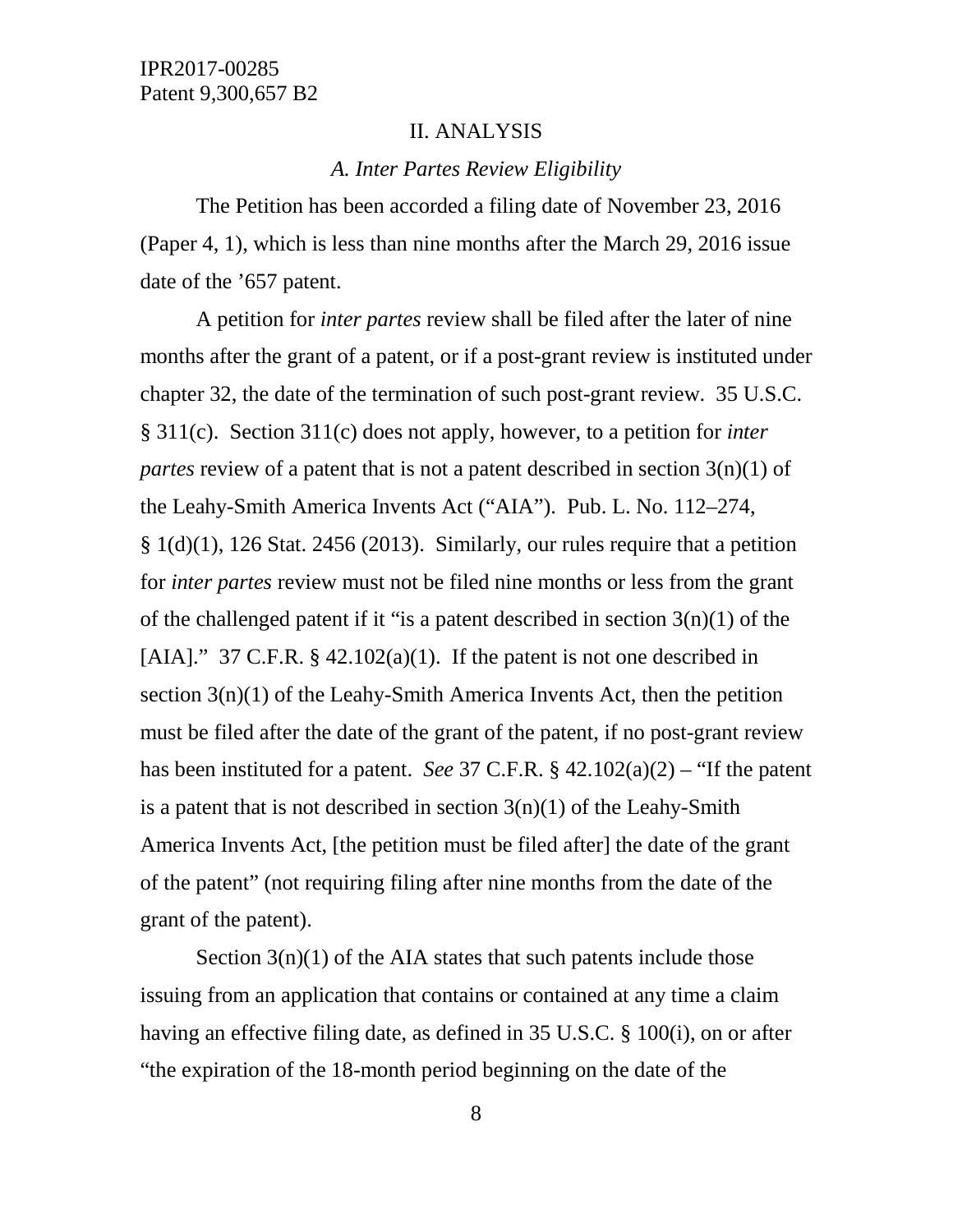enactment of" the AIA. Because the AIA was enacted on September 16, 2011 (Pub. L. No. 112–29, 125 Stat. 284), patents described in section  $3(n)(1)$  include those with at least one claim having an effective filing date on or after March 16, 2013.

The parties have not spoken to this issue of whether any claim of the challenged the '657 patent has an effective filing date on or after March 16, 2013. Nevertheless, Petitioner has not identified any element of any claim as possibly lacking support in parent Application 13/109,202.

Based on our review of the record before us, on its face, the '657 patent claims priority to the application that led to U.S. Patent No. 8,868,687; that is, the '657 patent is a continuation of Application 13/109,202, filed May 17, 2011, and facially shares essentially the same disclosure. At this time, we are not aware of any subject matter in the claims of the '657 patent that would break the chain of priority between the claims and the May 11, 2011 parent application. At this stage we assume all challenged claims are entitled to an effective filing date of May 17, 2011. Thus, on the record before us, we are persuaded that all of the '657 patent claims would have an effective filing date of at least May 11, 2011, which is prior to the March 16, 2013 enactment date of  $\S(3(n)(1))$ . It follows therefrom that we are persuaded that the challenged patent is not a patent as described in Section 3(n)(1) of the AIA.

Accordingly, since the record supports viewing the '657 patent as not a patent as described in section 3(n)(1) of the AIA, a petition for *inter partes* review may be filed within nine months from granting of the '657 patent, so long as a post-grant review has not been instituted. As such, we determine

9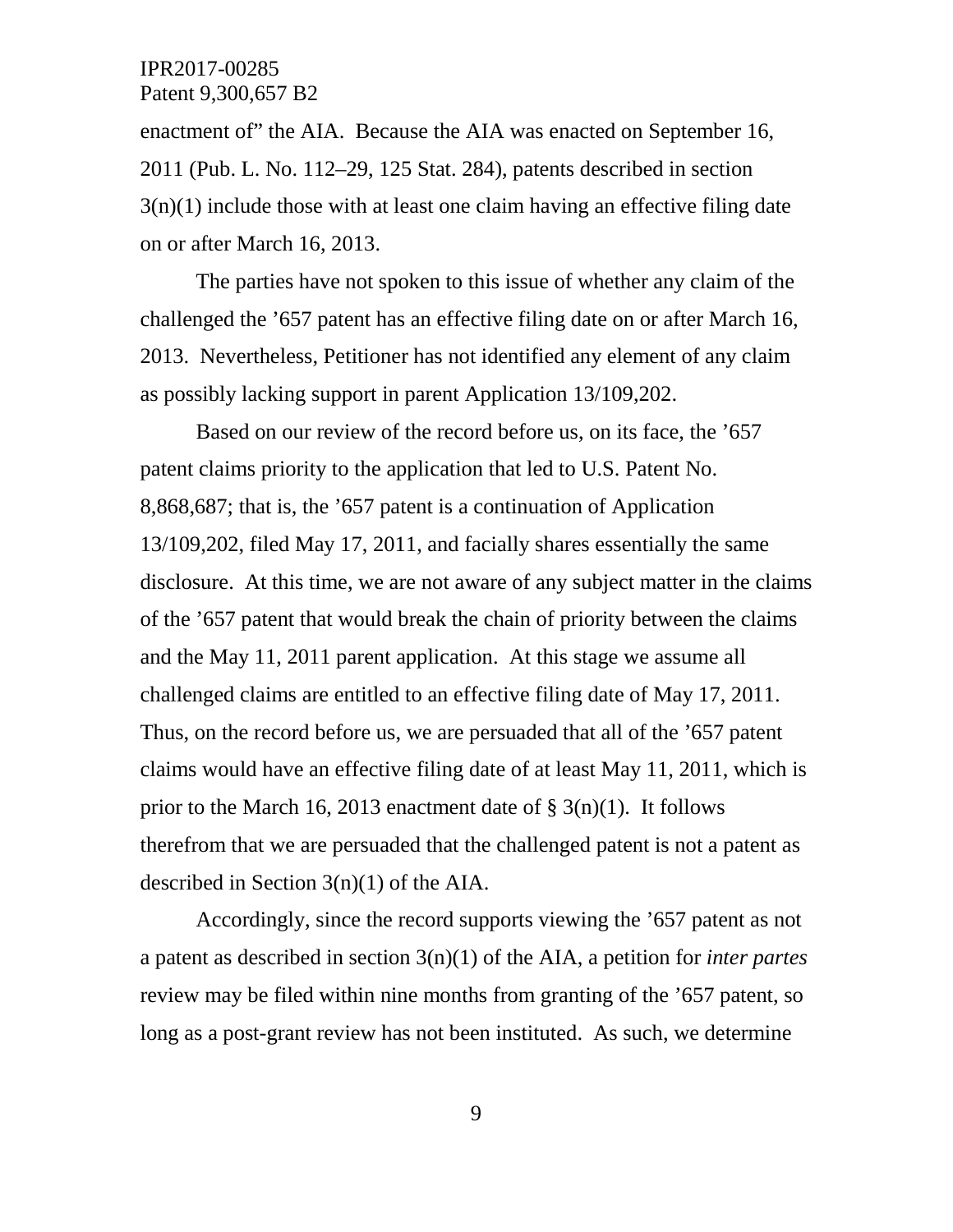that the Petition does not violate either 35 U.S.C. § 311(c) or 37 C.F.R.  $§$  42.102(a)(1).

#### *B. Level of Ordinary Skill in the Art*

With regard to the level of ordinary skill in the art, we determine that no express finding is necessary, on this record, and that the level of ordinary skill in the art is reflected by the prior art of record. *See Okajima v. Bourdeau*, 261 F.3d 1350, 1355 (Fed. Cir. 2001); *In re GPAC Inc*., 57 F.3d 1573, 1579 (Fed. Cir. 1995); *In re Oelrich*, 579 F.2d 86, 91 (CCPA 1978).

## *C. Claim Construction*

In an *inter partes* review, "[a] claim in an unexpired patent shall be given its broadest reasonable construction in light of the specification of the patent in which it appears." 37 C.F.R. § 42.100(b); *see also Cuozzo Speed Techs., LLC v. Lee*, 136 S. Ct. 2131, 2144–46 (2016) (upholding the use of the broadest reasonable interpretation standard). Under the broadest reasonable interpretation standard, claim terms are generally given their ordinary and customary meaning in view of the specification, as would be understood by one of ordinary skill in the art at the time of the invention. *In re Translogic Tech., Inc.*, 504 F.3d 1249, 1257 (Fed. Cir. 2007). Furthermore, only those terms that are in controversy need to be construed, and only to the extent necessary to resolve the controversy*. Vivid Techs., Inc. v. Am. Sci. & Eng'g, Inc*., 200 F.3d 795, 803 (Fed. Cir. 1999).

1. The "encrypt the content license with a public key associated with the at least one multimedia client" limitation of claim 1.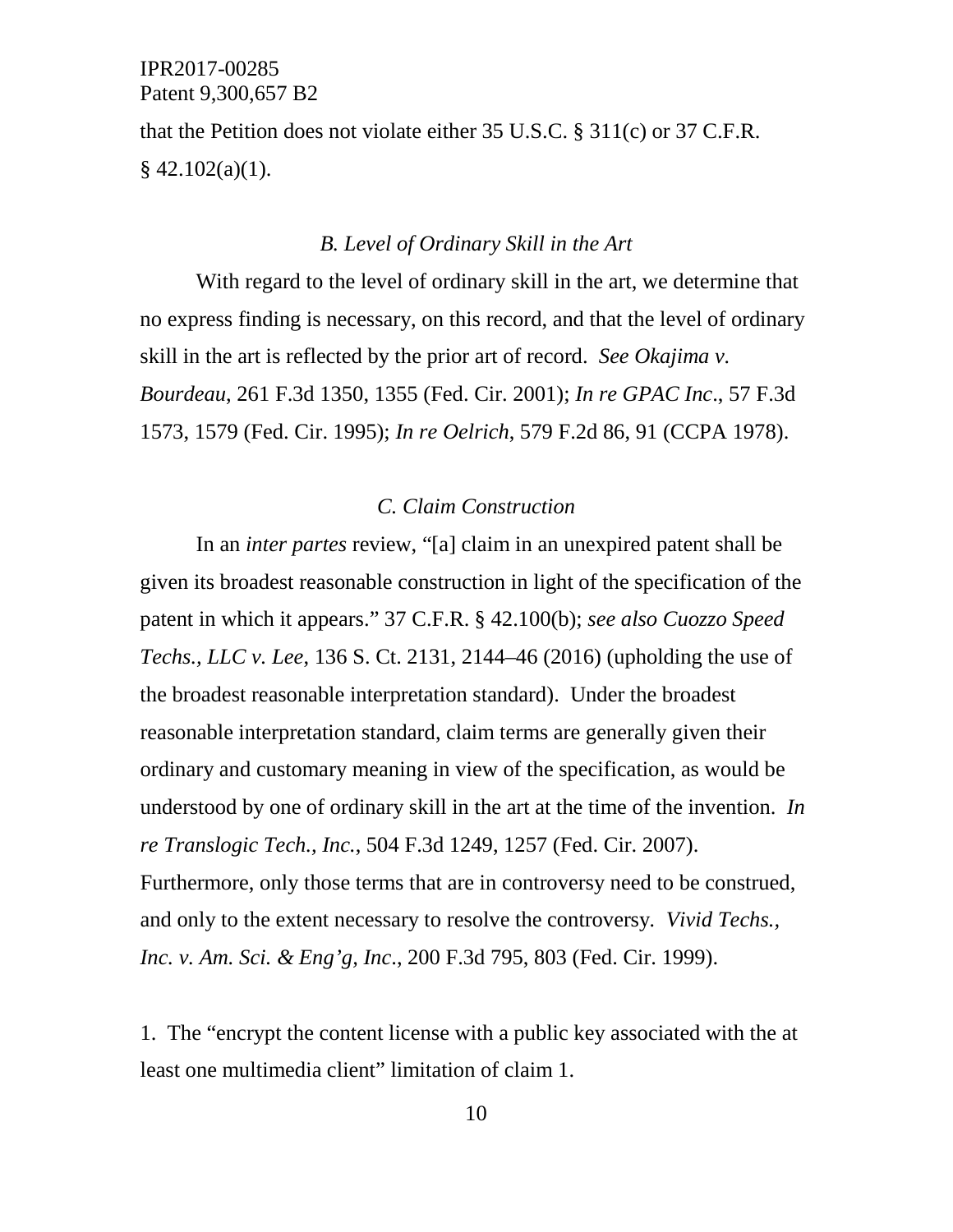On the present record, the "encrypt the content license with a public key associated with the at least one multimedia client" limitation of claim 1 is in controversy and resolving its construction is necessary to resolve the controversy.

The "encrypt the content license with a public key associated with the at least one multimedia client" limitation of claim 1, when plainly read, calls for a public key associated with a multimedia client and employing the public key to encrypt a content license. The question is: what does the "content license" contain?

"Claim construction begins, as it must, with the words of the claims." *Vehicular Techs. Corp. v. Titan Wheel Int'l*, Inc. 141 F.3d 1084, 1088 (Fed. Cir. 1998). According to claim 1, the "content license [is] associated with [a] protected content." Notwithstanding that claim 1 does not otherwise characterize the contents of the "content license," the recited association of the "content license" to the "protected content" creates an inference that the "content license" contains certain license data related to the associated "protected content." This comports with claim 9 which further limits the multimedia management system (claim 1) such that it comprises a computing device "configured to store the protected content" (claim 8) as well as "the content license" (claim 9). It necessarily follows from performing a computer-enabled *storing* of the "content license" that the "content license" of claim 1 contains certain license data and that that data are related to the associated "protected content."

The written description is "always highly relevant" in construing a claim, and "it is the single best guide to the meaning of a disputed term." *Vitronics Corp. v. Conceptronic, Inc*., 90 F.3d 1576, 1582 (Fed. Cir. 1996).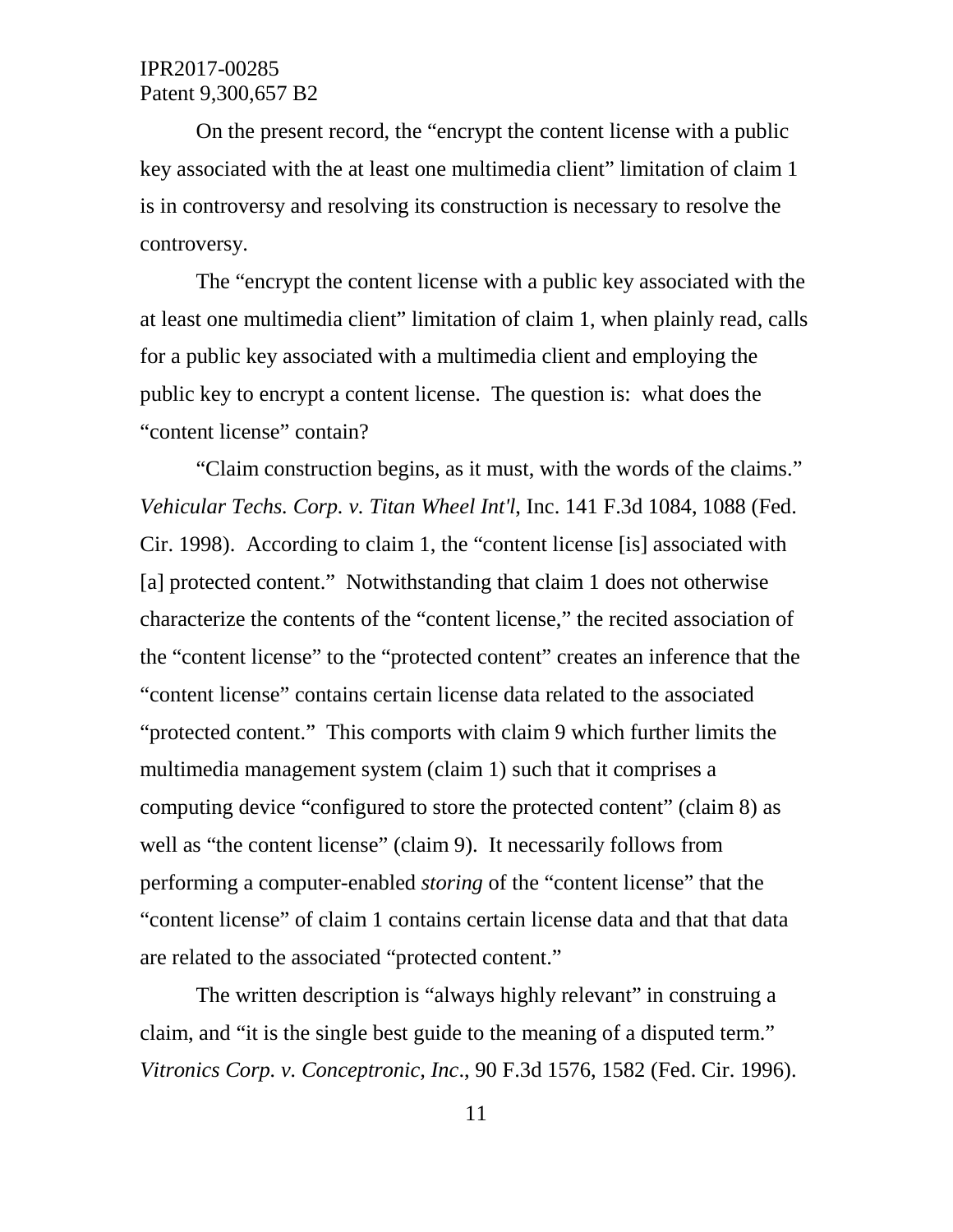However, the '657 patent specification does not define the "content license." It is disclosed as the subject of discussions about

- a. the advantages of the invention (col. 5, ll.  $17-20$ ; col. 5, ll.  $33-35$ ; col. 5, ll. 39–40; and, col. 8, ll. 61–63);
- b. methods of renewing a content license (col. 14, ll. 37–45); and, methods of updating a content license (col. 11, ll. 14–16; col. 20, ll. 9–20; col. 22, ll. 1–4; col. 22, ll. 18–21; col. 22, ll. 37–38; col. 22, ll. 62–col. 23, l. 2; Figs. 7, 11, 15, 16, 17A and Fig. 17B).

But the '657 patent specification does not otherwise provide insight into what the claim phrase "content license" covers.

Petitioner does not propose a specific construction for the phrase "encrypt the content license with a public key associated with the at least one multimedia client" limitation of claim 1.

Patent Owner states that "[i]n claim 1 of the '657 Patent, the content license, which contains both the content key and usage parameters, is asymmetrically encrypted with the content key." Prelim. Response 31. But claim 1 is not so narrow in scope. It does not mention a "content key" and the "content license" is not expressly defined as "contain[ing] both [a] content key and usage parameters" as Patent Owner states.

Accordingly, we conclude that, under the broadest reasonable interpretation, the term "content license" of claim 1 comprises at least certain license data related to the associated "protected content."

This interpretation of "content license" of claim 1 applies equally to claims 30 and 55 which include limitations to encrypting a content license with a public key of similar scope.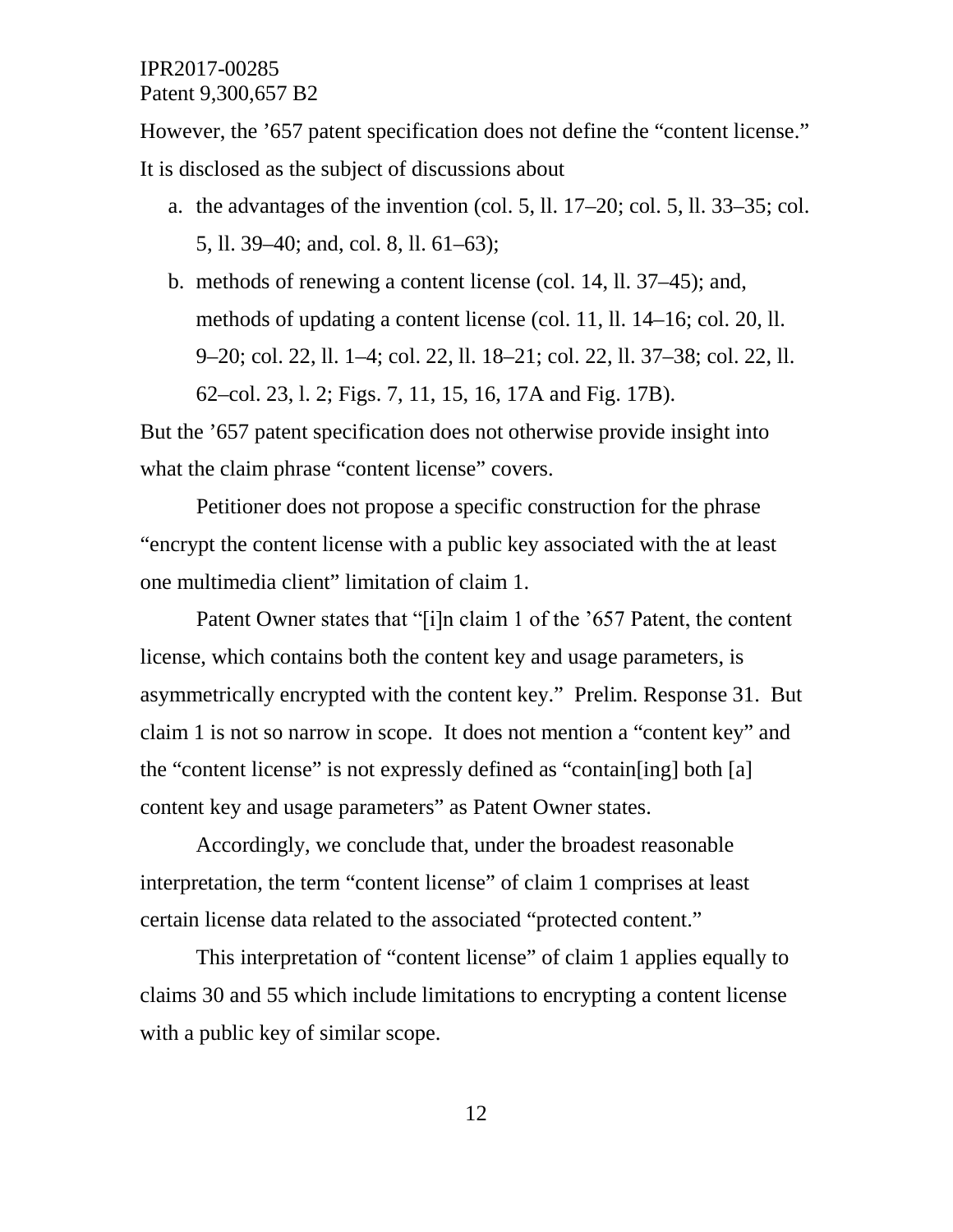2. The decryption key limitation of claim 28.

Claim 28, which depends from claim 1, further limits the "content license" such that it

comprises a decryption key with which the at least one multimedia client can decrypt the protected content using the decryption key as at least one input parameter for a decryption algorithm and usage parameters specifying terms under which the protected content can be consumed.

Ex. 1002 col. 25 ll. 41–49.

Accordingly, the broadest reasonable interpretation of "content license" in the context of the subject matter defined by claim 28 is that it comprises a decryption key *as well as* usage parameters specifying terms under which the protected content can be consumed.

Petitioner states that, with respect to claim 28,

it is unclear if the content license:  $(1)$  $(1)$  $(1)$  comprises a content key<sup>1</sup>, where the content key is used to decrypt protected content and the content key is also used to decrypt usage parameters; or (2) comprises a content key used to decrypt protected content and the content license also comprises usage parameters.

Pet. 52.

Patent Owner takes issue with Petitioners' construction of claim 28, arguing that claim 28 is not "open to two possible interpretations of usage parameters." Prelim. Response 32. According to the Patent Owner, "[t]he language of [claim 28] of the '657 Patent clarifies that the content key is employed to decrypt only the protected content, while the content license comprises both the content key and the usage parameters." Prelim Response

<span id="page-12-0"></span><sup>&</sup>lt;sup>1</sup> Both Petitioners and Patent Owner use the phrase "content key," presumably referring to the "decryption key" that claims 1 and 28 actually use.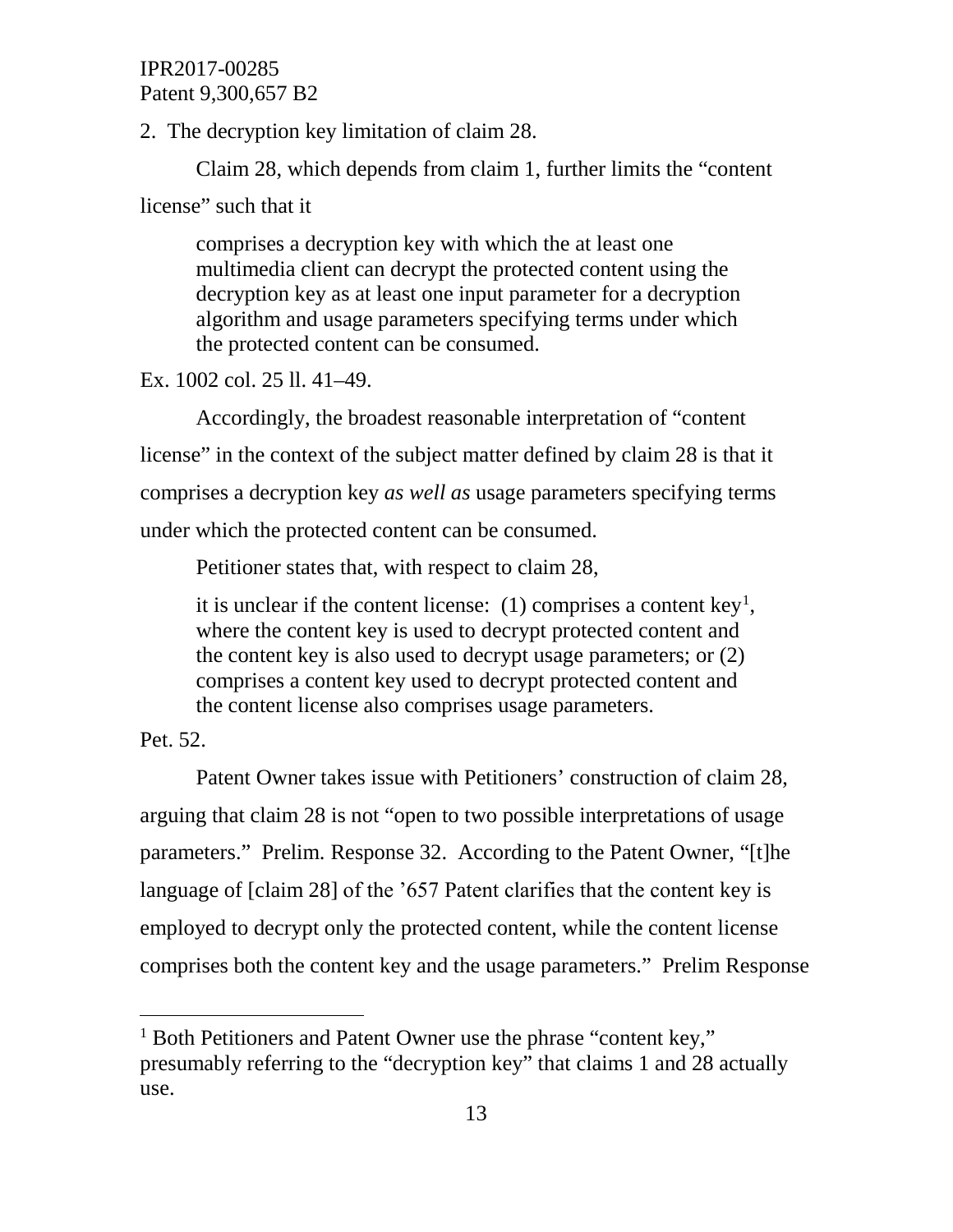34. Patent Owner further states that "[i]n dependent claims 28 and 54 of the '657 Patent, the content license, which contains both the content key and the usage parameters, is asymmetrically encrypted using the client device public key." Prelim. Response 12.

Both the Petitioner and Patent Owner appear to agree that the claim 28 "content license" comprises a decryption key. The disagreement is over whether the claim 28 "content license" necessarily also includes usage parameters. However, it is not necessary to resolve this disagreement in order to determine whether Petitioner has demonstrated a reasonable likelihood that it would prevail with respect to at least one of the claims challenged in the Petition. Given that the "content license" of claim 1 is reasonably broadly construed to comprise certain license data related to the associated "protected content" and that claim 28 depends from claim 1, it follows that the claim 28 "content license" comprises, in addition to a decryption key, certain license data related to the associated "protected content." It is sufficient to find claim 28 is reasonably broadly construed to encompass encrypting a content license with a public key associated with the multimedia client where the "content license" contains, at a minimum, (a) a decryption key and (b) certain license data related to the associated "protected content."

The construction of "content license" of claim 28 applies equally to claim 54 which is of similar scope.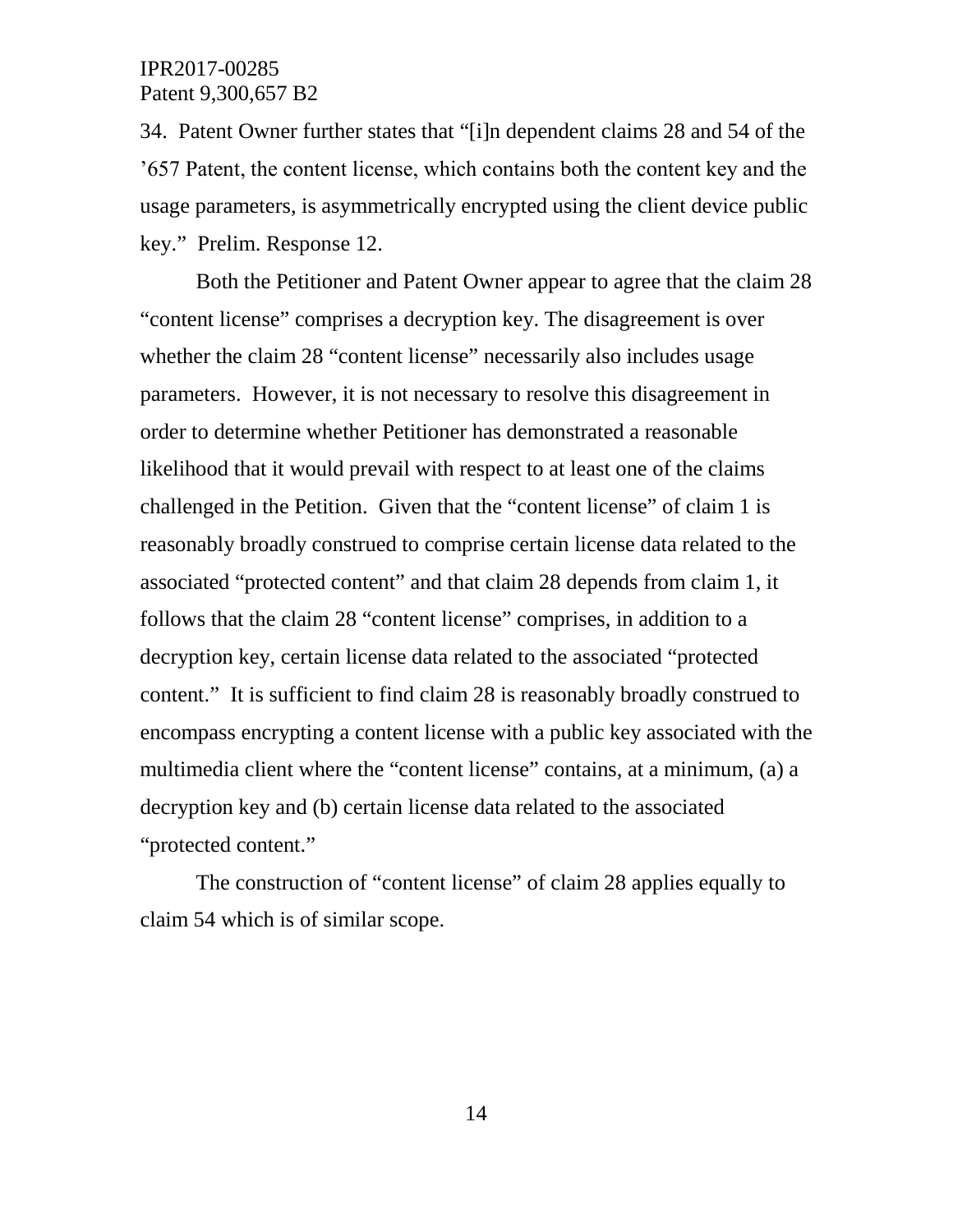## *D. Overview of the Prior Art References*

#### *1. Bi*

Bi discloses a digital content distribution and subscription system. "An important aspect of the invention is that the selected digital audio or video files are downloaded in an encrypted format." Ex. 1006, 10:7–8. To use the encrypted files requires one to first decrypt the files via a key.

Once the customer information is verified, the selected digital audio files are downloaded from the Digital Content Storage data store 22 as well as a "key" is downloaded from the license server 44 to the subscriber's computing platform 100 (FIG. 6), such as a PC. [T]the license "key" is used to decode or decrypt the encrypted digital audio files.

*Id.* at 10:21–24.

## *2. Peinado*

Peinado discloses an enforcement and method for implementing digital rights management (DRM). According to Peinado, the DRM system decrypts encrypted digital content if a user has a valid license for the digital content and the right to play the digital content according to the license rules in the valid license. Ex. 1007 (0116). The DRM system involves interacting with a black box in a user's computing device, the black box performing encryption and decryption functions for the user's computing device. *Id*. (0098). The black box includes a private/public key pair. *Id.* at (0016). When a user requests a license, the client machine sends the black box public key to a license server. According to Peinado, the downloaded license comprises a rights description and the decryption key. *See* Peinado paragraphs 162 and 163. "The license server uses the black box public key to encrypt the decryption key, and the decryption key to encrypt the license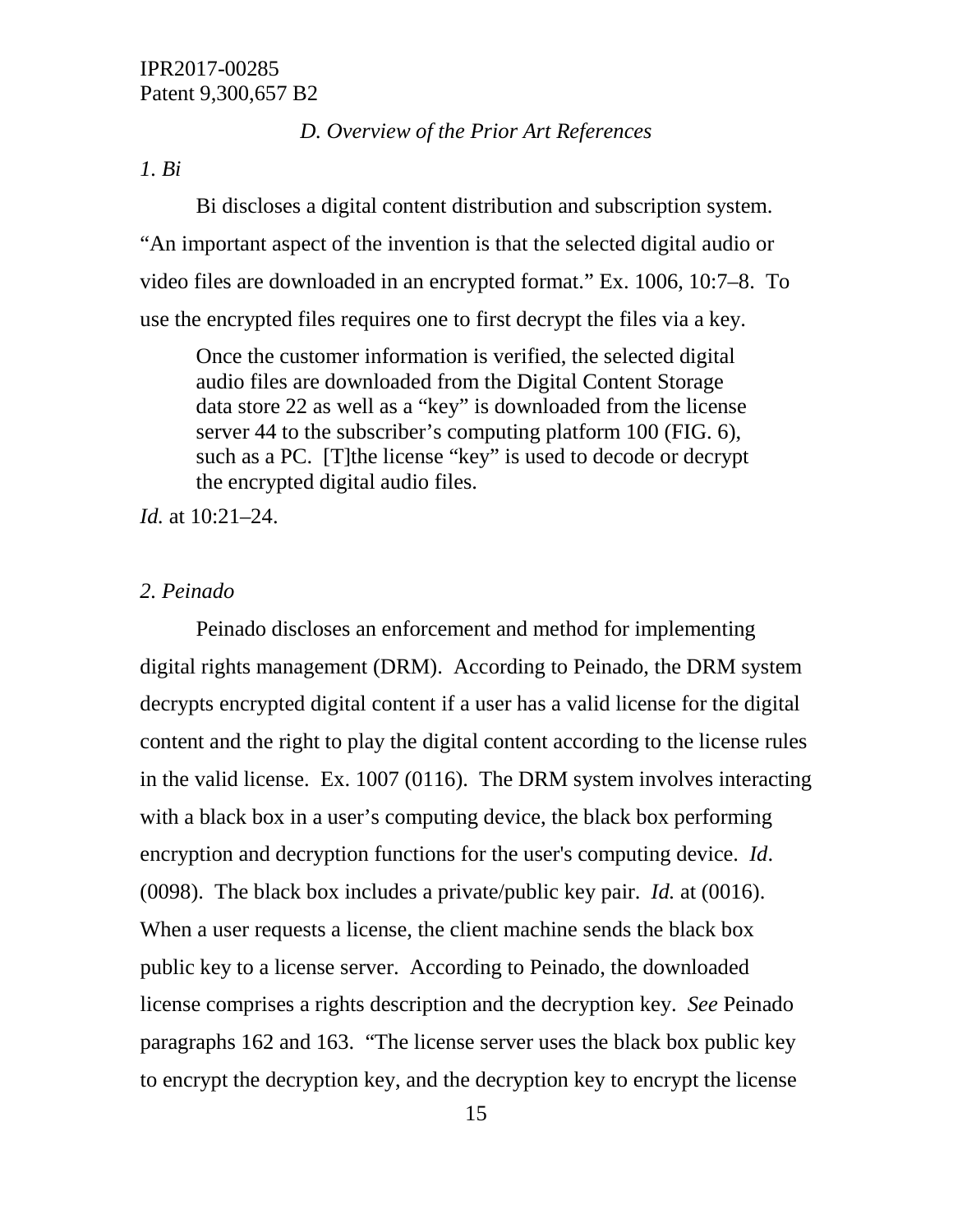terms, then downloads the encrypted decryption key and encrypted license terms to the user's computing device along with a license signature." *Id.* (0017). The black box is caused to decrypt the decryption key and license terms, and if the user is allowed to play protected content according to the license, to play such content, "[t]he black box decrypts the encrypted digital content." *Id.* (0018).

#### *3. Reisman*

Reisman "is directed generally to interactive television and similar interactive hypermedia such as from television or Internet sources, and more particularly to the provision and use of user interfaces that permit interaction using multiple coordinated device sets." Ex. 1008 (0002).

### *4. Meffert*

Meffert "is directed generally to implementations of public key infrastructure (PKI) based encryption and specifically to harnessing the advantages of PKI to provide encryption of and controlled access to data including, but not limited to, email, email attachments, streaming media, XML along with other transaction formats, and wireless communication data." Ex. 1009 (0002).

## *5. Pasieka*

Pasieka is directed to "provid[ing] a method and device for generating a public/private key pair at a client processor that does not require substantial computing resources." Ex. 1010, 3:10–12.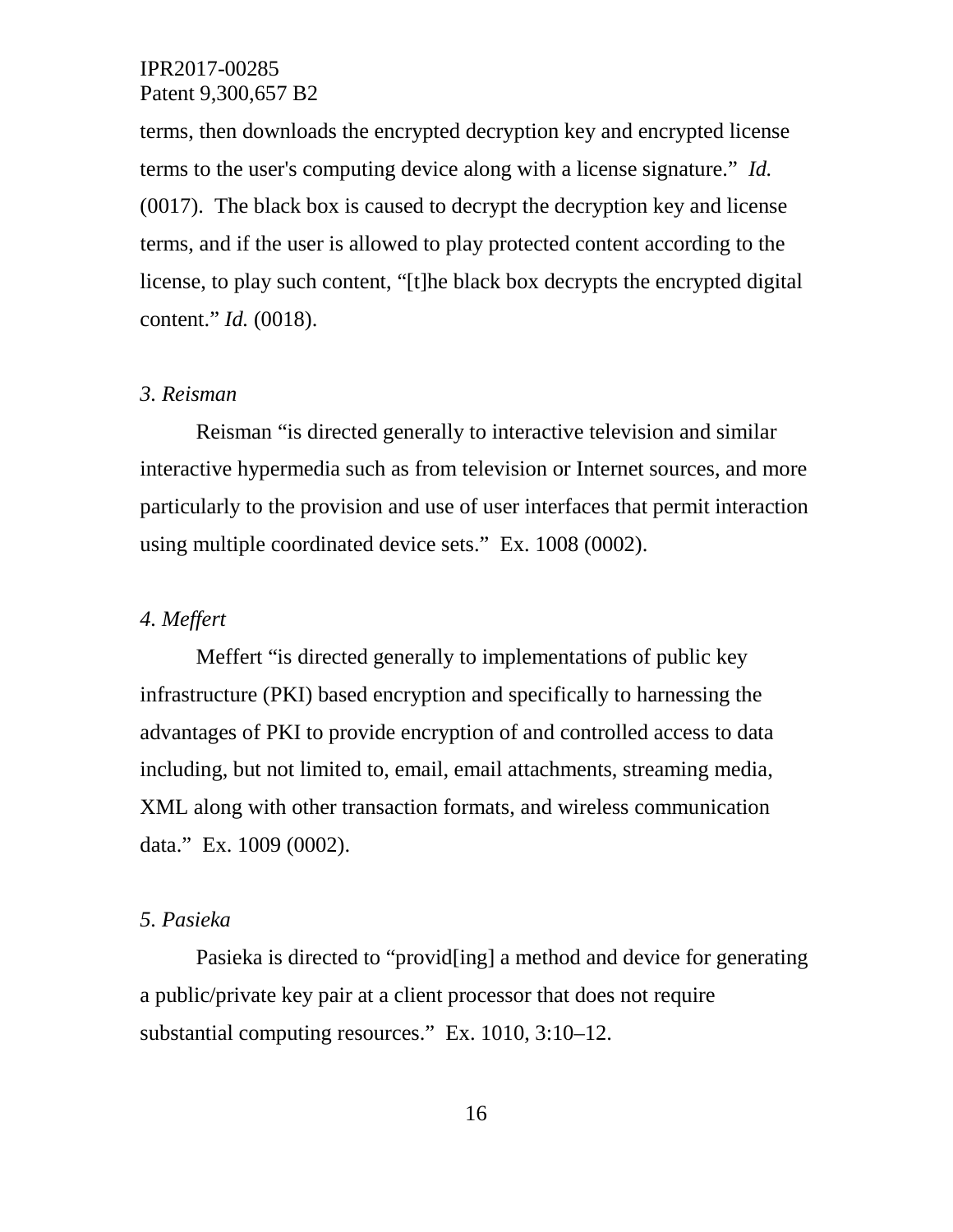## *E. Ground I*

Petitioners challenge claims 1–3, 5–24, 27, 28, 30–32, and 34–55 as obvious under 35 U.S.C. § 103(a) over Bi and Peinado. Pet. 4, 48–55.

#### *Claim 1*

The "encrypt the content license with a public key associated with the at least one multimedia client" limitation of claim 1 is reasonably broadly construed as encrypting a content license with a public key associated with the multimedia client where the "content license" contains at least certain license data related to the associated "protected content." *See* § II.C.2.

With respect to said limitation, the Petitioner argues the following:

Bi instructs a POSITA to look to a particular DRM implementation for details of licensing, and a POSITA would look to the teachings of Peinado details of encrypting content licenses and details regarding the contents of a license. A POSITA would have been motivated to encrypt a license before sending it to a client device because it is desirable to prevent easy modifications to protected content, and Peinado describes encrypting a content license at the content license server responsive to license requests from the client device. See Peinado at [0163]; Rubin Decl. ¶269. Unencrypted content licenses and keys leave content unprotected. Rubin Decl. ¶269. Accordingly, it would be natural for a POSITA to incorporate Peinado's teachings of content licenses and encryption of those content licenses. Id.

Peinado teaches encrypting a content license at a license server according to a public key associated with the multimedia client. Peinado teaches a "black box" at the client machine that performs decryption with a public/private key pair. Peinado at [0016]. The public key is made available to the license server to "encrypt[] portions of the issued license." *Id.* The content license includes inter alia a "decryption key (KD) for the digital content" that is encrypted by the license server with the user's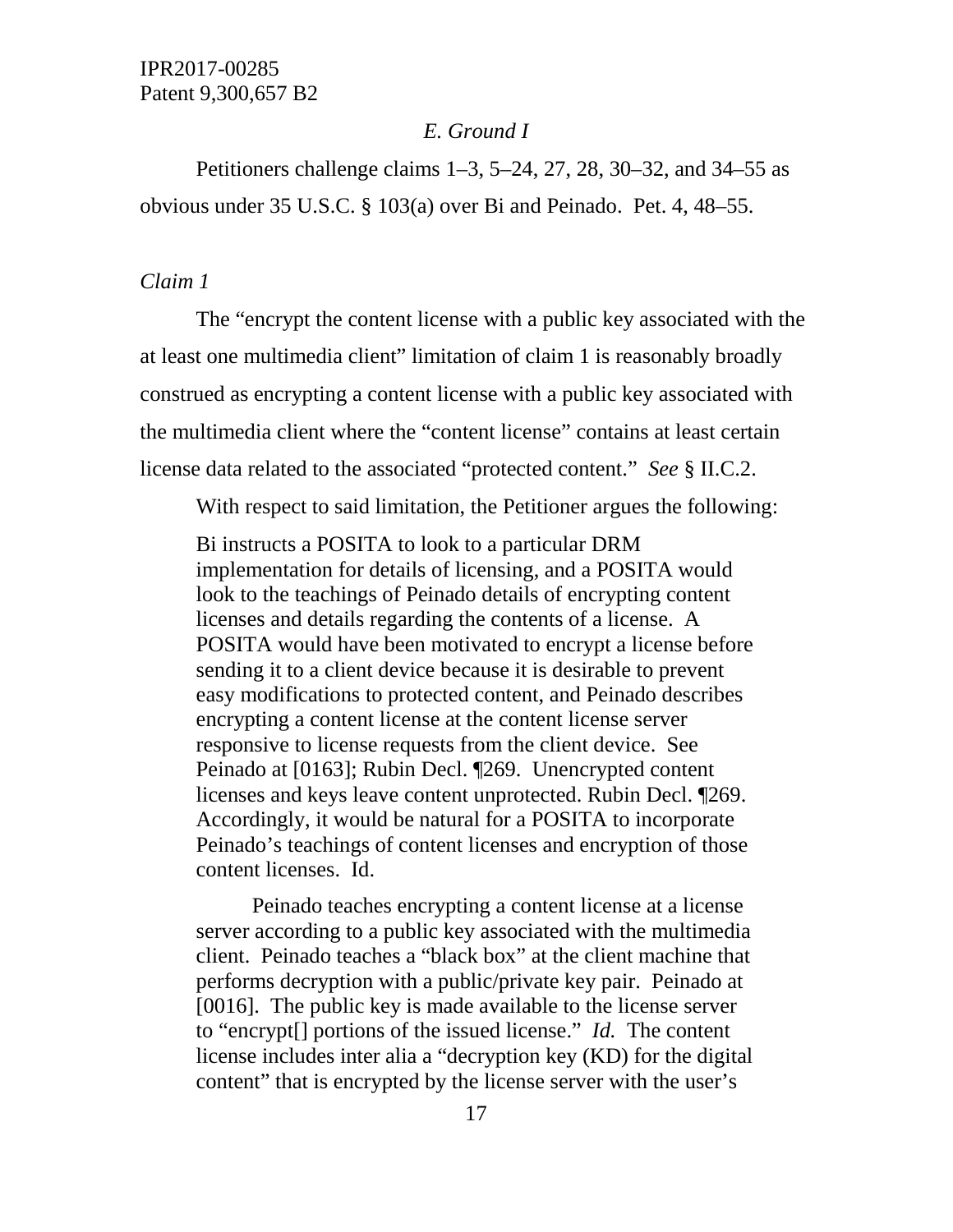computing device's black box public key. *Id.* at [0160]–[0163]; [0181], [0189], [0017]; *see also id.* at [0012] (stating that the "decryption key (KD) . . . decrypts the encrypted digital content."); *see also* [0162] (stating that the digital rights license is encrypted). Indeed, encrypting sensitive data, such as content licenses, is the core purpose of DRM systems. Rubin Decl. ¶270. Accordingly, Peinado teaches encrypting the content license with a public key associated with the at least one multimedia client (the client's black box public key).

Pet. 37–38.

Patent Owner disagrees, arguing *inter alia* that the claims provide for a "single-step license encryption scheme" in contrast to "Peinado's two-step license encryption scheme of symmetrically encrypting the digital rights license and then asymmetrically encrypting the decryption key." Prelim. Resp. 57.

The evidence favors the Patent Owner's position.

The passages from Peinado that the Petitioner relies upon are reproduced below:

- [0012] a decryption key (KD) that decrypts the encrypted digital content;
- [0016] The public key is made available to the license server for purposes of encrypting portions of the issued license, thereby binding such license to such black box.
- [0017] When a user requests a license, the client machine sends the black box public key, version number, and signature to the license server, and such license server issues a license only if the version number is current and the signature is valid. A license request also includes an identification of the digital content for which a license is requested and a key ID that identifies the decryption key associated with the requested digital content. The license server uses the black box public key to encrypt the decryption key, and the decryption key to encrypt the license terms, then downloads the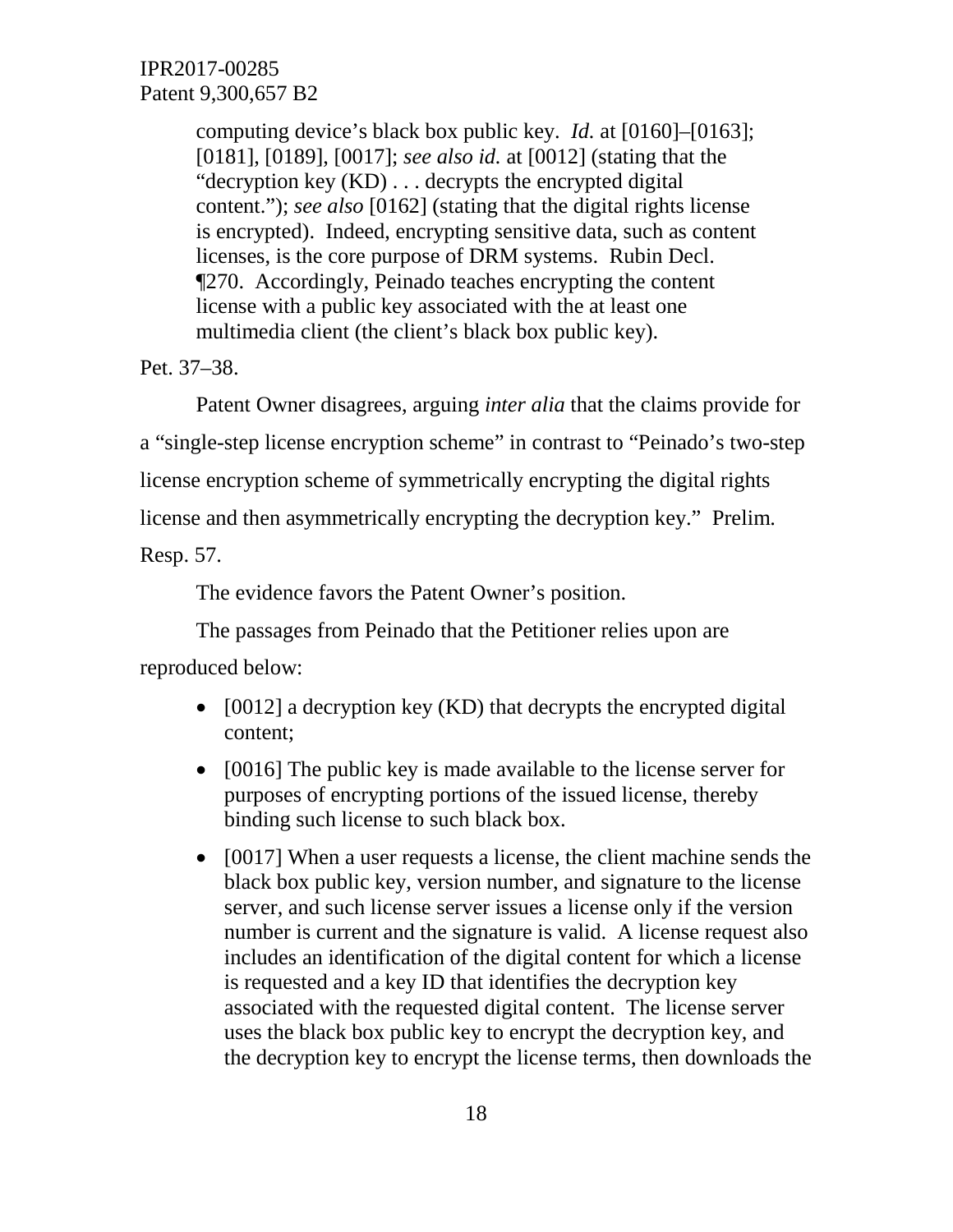encrypted decryption key and encrypted license terms to the user's computing device along with a license signature.

- [0160] Once all the terms of the license 16 have been negotiated and agreed to by both the license server 24 and user (step 715), a digital license 16 is generated by the license server 24 (step 719), where such generated license 16 is based at least in part on the license request, the black box 30 public key (PU-BB), and the decryption key (KD) for the digital content 12 that is the basis of the request as obtained from the content-key database 20.
- [0161] the content ID of the digital content 12 to which the license 16 applies;
- [0162] a Digital Rights License (DRL) 48 (i.e., the rights description or actual terms and conditions of the license 16 written in a predetermined form that the license evaluator 36 can interrogate), perhaps encrypted with the decryption key (KD) (i.e., KD (DRL));
- [0163] the decryption key (KD) for the digital content 12 encrypted with the black box 30 public key (PU-BB) as receive in the license request (i.e.,(PUBB (KD));
- [0181] Referring now to FIG. 5B, and assuming, now, that the license evaluator 36 has found at least one valid license 16 and that at least one of such valid licenses 16 provides the user with the rights necessary to render the corresponding digital content 12 in the manner sought (i.e., is enabling), the license evaluator 36 then selects one of such licenses 16 for further use (step 519). Specifically, to render the requested digital content 12, the license evaluator 36 and the black box 30 in combination obtain the decryption key (KD) from such license 16, and the black box 30 employs such decryption key (KD) to decrypt the digital content 12. In one embodiment of the present invention, and as was discussed above, the decryption key (KD) as obtained from the license 16 is encrypted with the black box 30 public key (PU-BB(KD)), and the black box 30 decrypts such encrypted decryption key with its private key (PR-BB) to produce the decryption key (KD) (steps 521, 523). However, other methods of obtaining the decryption key (KD) for the digital content 12 may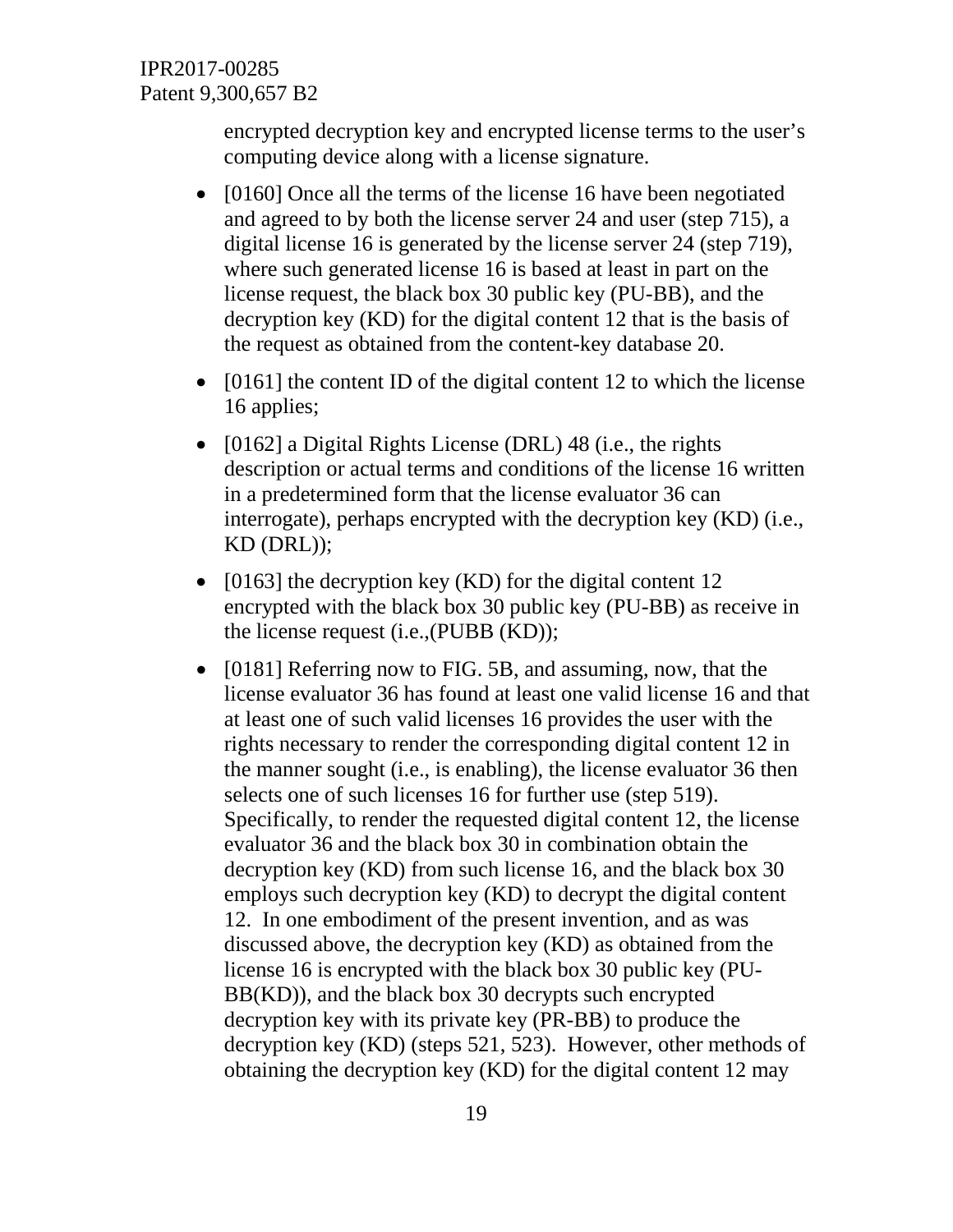be employed without departing from the spirit and scope of the present invention.

• [0189] the decryption key (KD) for the digital content 12 encrypted with the black box 30 public key (PU-BB) (i.e.,(PU-BB  $(KD)$ ;

Petitioner's position is that "Peinado describes encrypting a content license." Pet. 37 (relying on Rubin Decl. ¶269).

Peinado [0012] does not describe or teach encrypting a "content license" in the manner recited in the challenged claims. When a user attempts to render digital content for the first time, a Digital Rights Management (DRM) system on a user's computing device provides the means for obtaining a license. *See* Peinado [0011]. "The license includes:" ([0011]) "a decryption key that decrypts the encrypted digital content;" [0012]. Peinado [0012] simply discloses encrypting one element of Peinado's license with a public key; that is, a decryption key. The other elements of Peinado's license are "a description of the rights [] conferred by the license and related conditions" [0013], and "a digital signature that ensures the integrity of the license" [0013]. There is no indication that these other elements are encrypted with a public key.

Peinado [0016] also does not describe or teach encrypting a "content license" as required by the challenged claims. This so because the "content license" has been reasonably broadly construed to include at least certain license data (see C. above). By contrast, Peinado [0160] does not indicate that the encrypted portion includes license data and thus Peinado [0016] does not describe that the black box public key is used to encrypt license data.

20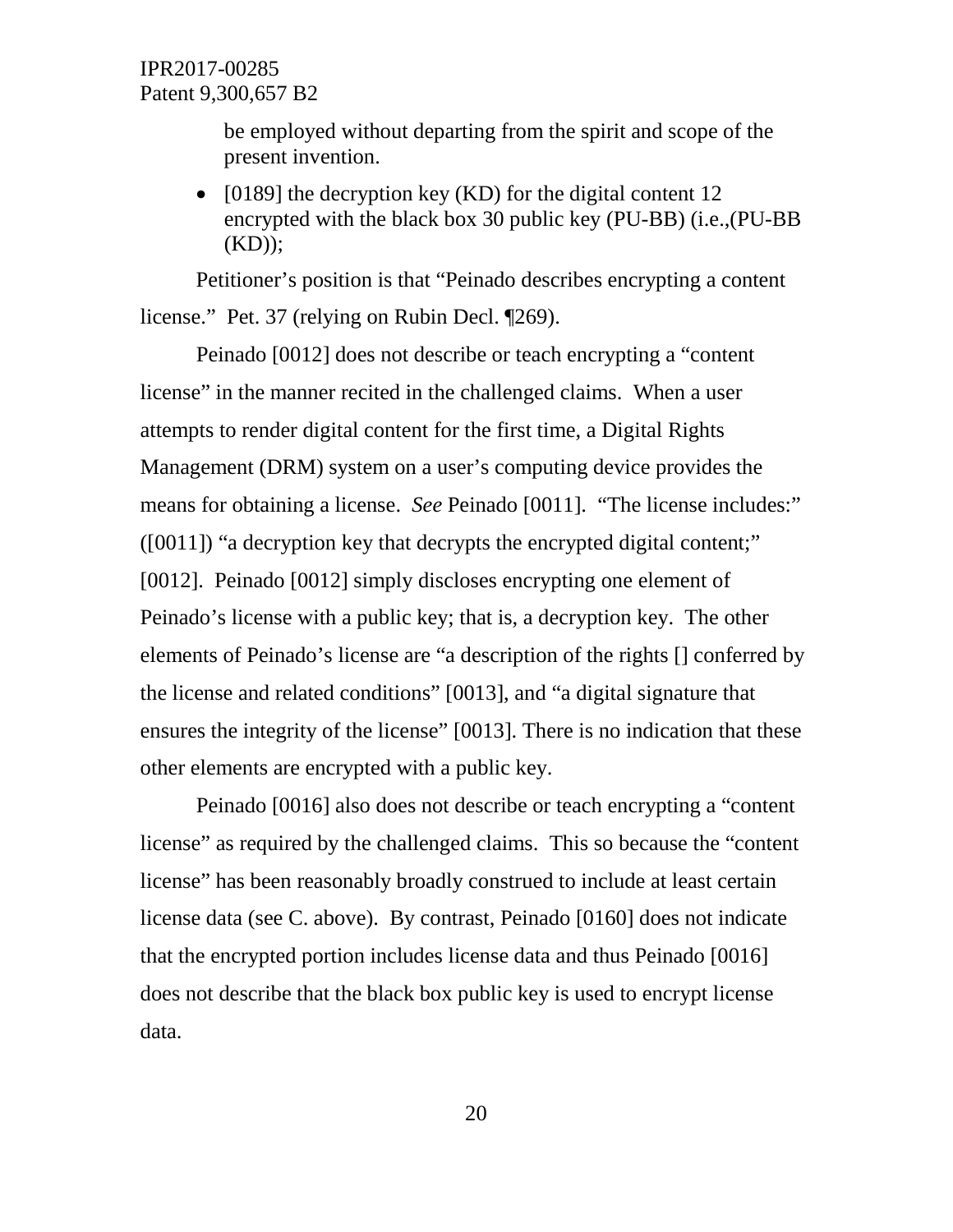According to Peinado [0017], "[t]he license server uses the black box public key to encrypt the decryption key, and the decryption key to encrypt the license terms." Given that the decryption key is an element of the license (see [0012]), and the black box public key is used to encrypt the decryption key (see [0017]), then it follows that the portion of the issued license ([0016]) that the black box public encrypts is the decryption key.

Peinado [0160] also does not describe or teach encrypting a "content license" as required by the challenged claims, which is reasonably broadly construed to include at least encrypting license data by a public key. Rather, it describes a generated license "based at least in part on" the black box public key.

Peinado [0161]–[0163] does not describe or teach encrypting a "content license" as required by the challenged claims, which is reasonably broadly construed to include at least encrypting license data by a public key. They disclose some of the elements of a generated license; that is, "the content ID of the digital content" ([0161]); "a Digital Rights License" ([0162]); and, "the decryption key" for the encrypted digital content ([0163]). Like Peinado [0011]–[0013], they disclose elements of the Peinado license, but there is no disclosure that license terms are encrypted with a public key.

Peinado [0181] and [0189] do not describe or teach encrypting a "content license" as required by the challenged claims, because it conveys nothing about encryption of anything that corresponds to the license data of the content license.

The evidence indicates that Peinado's black box public key that the license server receives from the client *only* encrypts the decryption key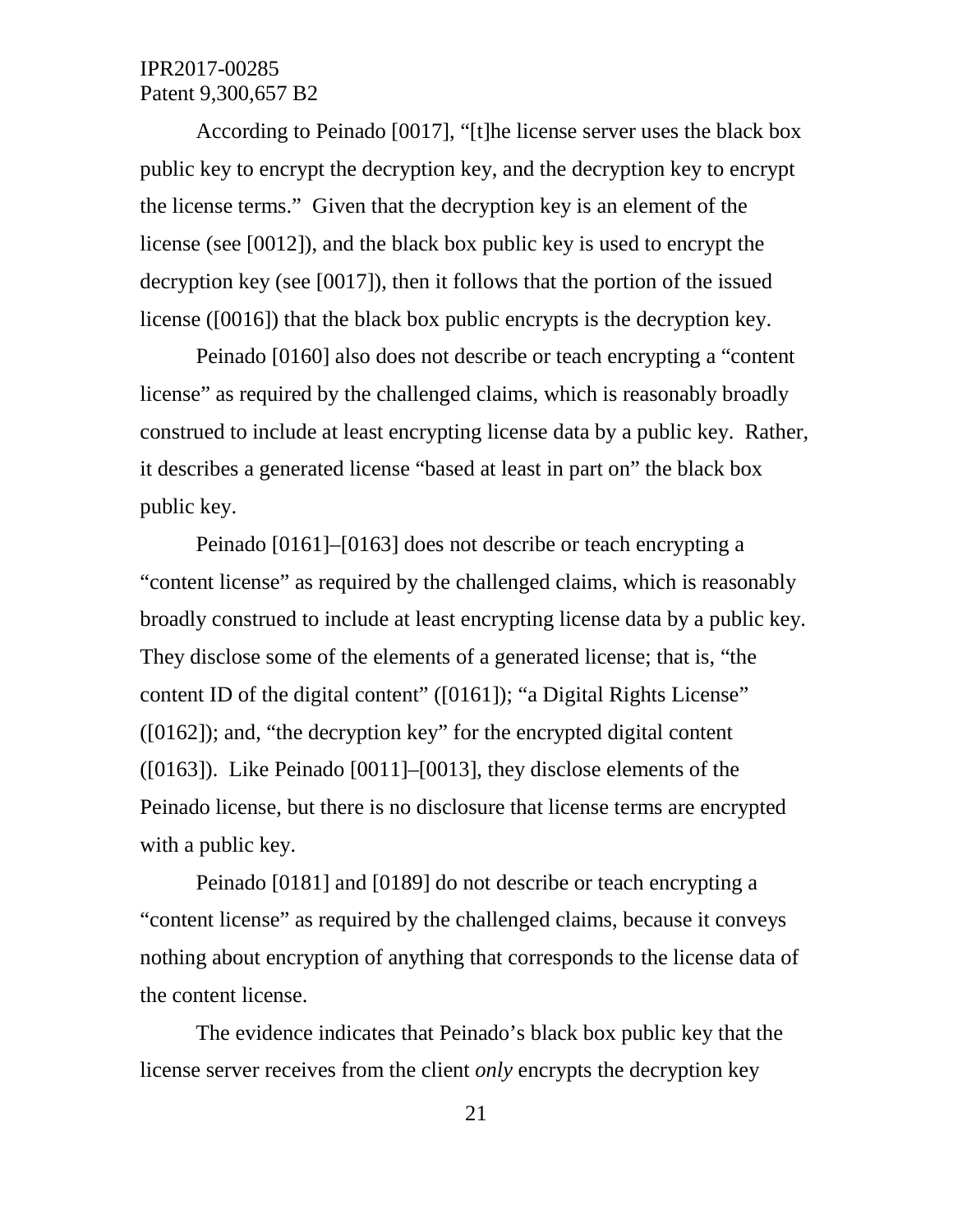contained in the license. It does not encrypt anything that constitutes license data which, according to our interpretation of "content license," must be in the content license. Thus, Peinado does not disclose encrypting the "content license" as claimed.

Claim 1 requires "encrypting the content license with a public key associated with the at least one multimedia client." Because Peinado discloses that the black box public key only encrypts the decryption key of the content license, but not any license data, it does not disclose encrypting a content license with a public key associated with the at least one multimedia client (the client's black box public key) as claimed.

### *Claims 30 and 55*

Independent claims 30 and 55, like claim 1, provide for encrypting a content license with a public key. Because Peinado discloses that the black box public key only encrypts the decryption key of the content license, it does not in fact disclose encrypting a content license with a public key associated with the at least one multimedia client (the client's black box public key) as claimed.

#### *Claims 2, 3, 5–24 and 27*

Claims 2, 3, 5–24 and 27 depend from claim 1 and therefore include the claim 1 "encrypting the content license with a public key associated with the at least one multimedia client" limitation. Petitioner's position that "Peinado describes encrypting a content license" and "Peinado teaches encrypting a content license" (Pet. 37) applies to claims 2, 3, 5–24 and 27.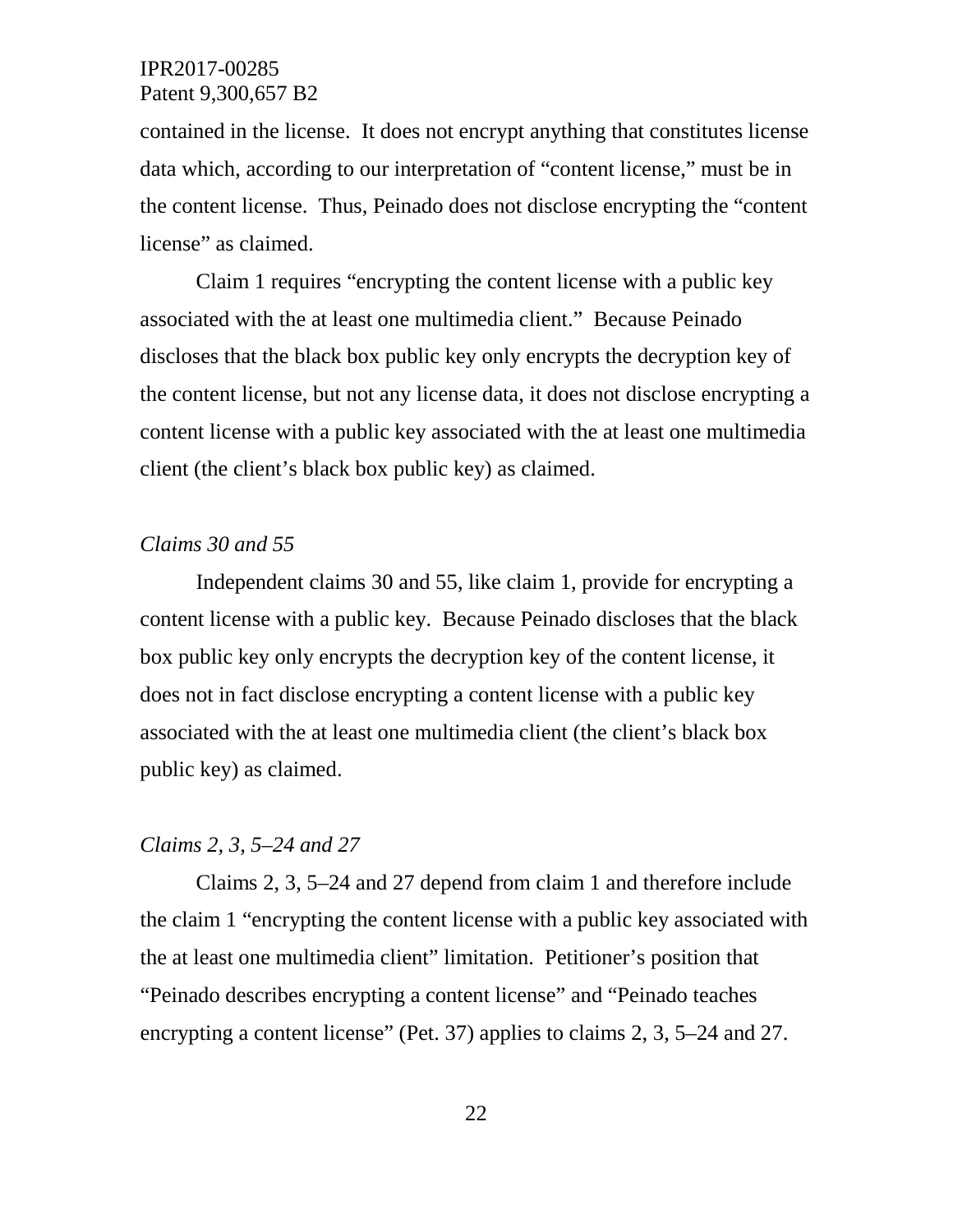*See* Pet. 41–52. We disagree for the reasons discussed with respect to the challenge of claim 1.

#### *Claims 28 and 54*

Claim 28, and claim 54 which parallels claim 28, are reasonably broadly construed as encrypting a content license with a public key associated with the multimedia client where the "content license" contains at least (a) certain license data related to the associated "protected content" and (b) a decryption key.

Petitioner's position that "Peinado describes encrypting a content license" and "Peinado teaches encrypting a content license" (Pet. 37) applies to claims 28 and 54, albeit claims 28 and 54 further limit the content license to include a decryption key. *See* Pet. 52–54 and 59, respectively.

However, because Peinado discloses that the black box public key only encrypts the decryption key of the content license, it does not in fact disclose encrypting a content license with a public key associated with the at least one multimedia client (the client's black box public key) as claimed.

#### *Claims 31, 32 and 34–53*

Claims 31, 32 and 34–53 depend from claim 30 and therefore include the claim 30 limitation to encrypting a content license with a public key. Petitioner's position that "Peinado describes encrypting a content license" and "Peinado teaches encrypting a content license" (Pet. 37) applies to claims 31, 32 and 34–53. *See* Pet. 55–59. We disagree for the reasons discussed with respect to the challenge of claim 1.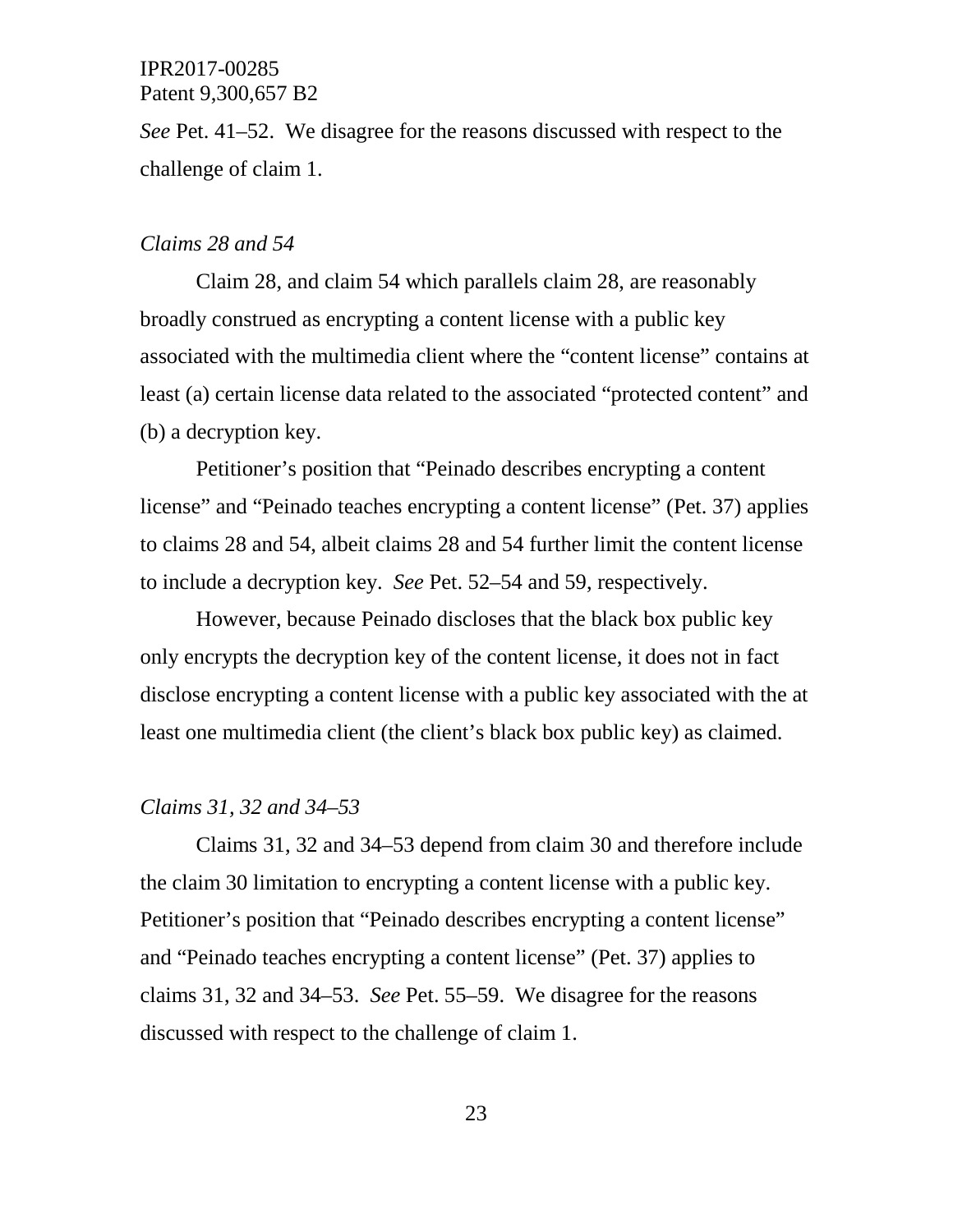## *F. Ground II*

Petitioner challenges claim 26 as obvious under 35 U.S.C. § 103(a) over Bi, Peinado, and Reisman.

Claim 26 depends from claim 1 and therefore includes the claim 1 "encrypting the content license with a public key associated with the at least one multimedia client" limitation. Petitioner's position that "Peinado describes encrypting a content license" and "Peinado teaches encrypting a content license" (Pet. 37) applies to claim 26. See Pet. 62–63. We disagree for the reasons discussed with respect to the challenge of claim 1.

For the above reasons, we determine that the Petition does not establish a reasonable likelihood that claim 26 is unpatentable over Bi, Peinado, and Reisman.

#### *G. Ground III*

Petitioner challenges claims 25 and 29 as obvious under 35 U.S.C. § 103(a) over Bi, Peinado, and Meffert. Pet. 4, 48–55.

Claims 25 and 29 depend from claim 1 and therefore each include the claim 1 "encrypting the content license with a public key associated with the at least one multimedia client" limitation. Petitioners' position that "Peinado describes encrypting a content license" and "Peinado teaches encrypting a content license" (Pet. 37) applies to claims 25 and 29. See Pet. 63–65. We disagree for the reasons discussed with respect to the challenge of claim 1.

## *H. Ground IV*

Petitioner challenges claims 4 and 33 as obvious under 35 U.S.C. § 103(a) over Bi, Peinado, and Pasieka. Pet. 4, 48–55.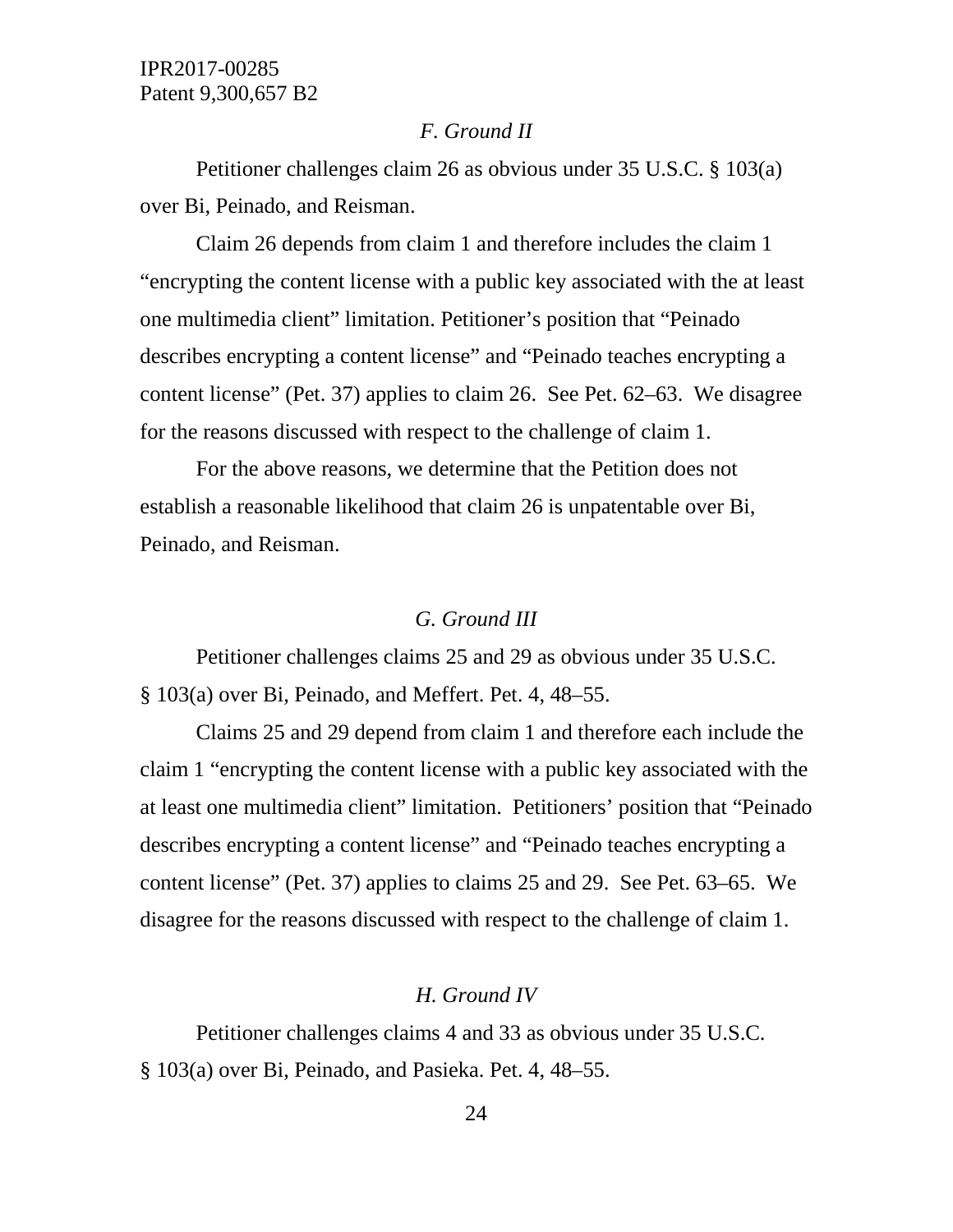Claims 4 and 33 depend from claims 1 and 30, respectively, and therefore they also require encrypting the content license with a public key associated with the at least one multimedia client. Petitioner's position that "Peinado describes encrypting a content license" and "Peinado teaches encrypting a content license" (Pet. 37) applies to claims 4 and 33. See Pet. 66–68. We disagree for the reasons discussed with respect to the challenge of claim 1.

#### III. CONCLUSION

For the foregoing reasons, we determine that Petitioner has not demonstrated a reasonable likelihood that it would prevail with respect to at least one of the claims challenged in the Petition. We do not institute an *inter partes review on any of claims 1–55 of the '657 patent on any ground.* 

## IV. ORDER

It is

ORDERED that the Petition is *denied*, and that we do not institute an *inter partes* review of any claim of claims 1–55 of the '657 patent.